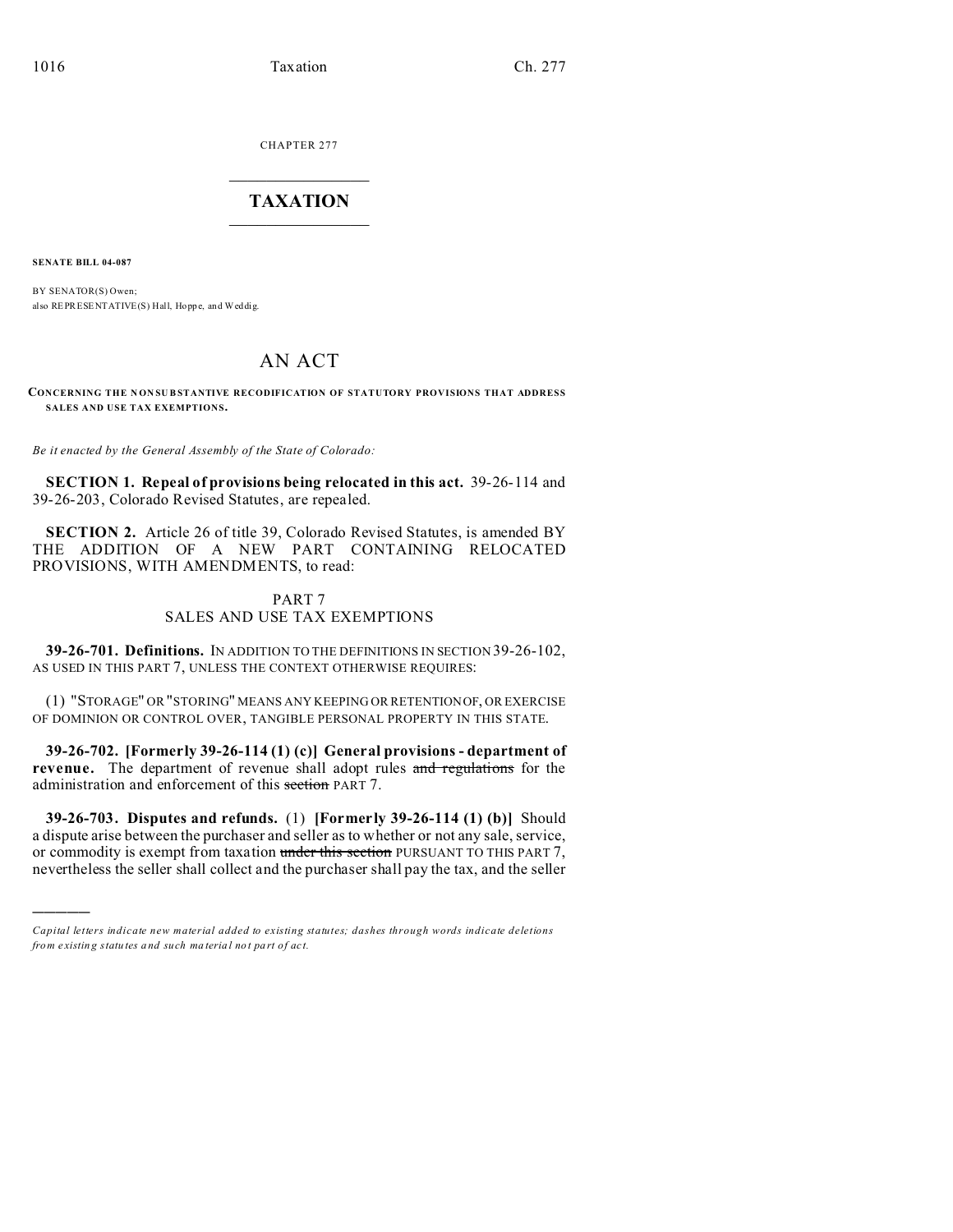shall thereupon issue to the purchaser a receipt or certificate, on forms prescribed by the executive director of the department of revenue, showing the names of the seller and the purchaser, the items purchased, the date, price, and amount of tax paid, and a brief statement of the claim of exemption. The purchaser thereafter may apply to said THE executive director for a refund of such THE taxes, and it is then the duty of the executive director to determine the question of exemption. The purchaser may request a hearing pursuant to section 39-21-103, and the final determination of the executive director may be appealed to the district court pursuant to section 39-21-105.

(2) **[Formerly 39-26-114 (2)]** (a) A refund shall be made, or a credit allowed, for the tax so paid under dispute by any purchaser who has an exemption as provided in this article PART 7. Such refund shall be made by the executive director OF THE DEPARTMENT OF REVENUE after compliance with the following conditions precedent: Applications for refund must SHALL be made within sixty days after the purchase of the goods whereon an exemption is claimed, and must SHALL be supported by the affidavit of the purchaser accompanied by the original paid invoice or sales receipt and certificate issued by the seller, and must SHALL be made upon such forms as shall be prescribed and furnished by the executive director, which forms shall contain such information as the executive director prescribes.

(b) Upon receipt of an application, the executive director OF THE DEPARTMENT OF REVENUE shall examine the same with due speed and shall give notice to the applicant by order in writing of his THE EXECUTIVE DIRECTOR'S decision. thereon. Aggrieved applicants, within thirty days after such THE decision is mailed to them, may petition the executive director for a hearing on the claim in the manner provided in section 39-21-103 and may appeal to the district courts in the manner provided in section 39-21-105. The right of any person to a refund under this article PART 7 shall not be assignable, and, except as provided in paragraph (d) of this subsection (2), such application for refund must SHALL be made by the same person who purchased the goods and paid the tax thereon as shown in the invoice of the sale. thereof. Any applicant for refund under the provisions of this section, or any other person, who willfully makes any false statement in connection with an application for a refund of any taxes shall be punished as provided by section 39-21-118.

(c) A refund shall be made or a credit allowed by the executive director OF THE DEPARTMENT OF REVENUE to any person entitled to an exemption where such THE person establishes: That a tax was paid by another on a purchase made on behalf of such person or that a tax was paid by an independent contractor on or before July 1, 1979, on tangible personal property incorporated into realty for the sole use, benefit, and ownership of any person entitled to an exemption; and that a refund has not been granted to the person making the purchase; and that the person entitled to exemption paid or reimbursed the purchaser for such tax. No such refund shall be made or credit allowed in an amount greater than the tax paid less the expense allowance on such THE purchase retained by the vendor pursuant to section 39-26-105 (1). No assessment may SHALL be made of validly issued refunds made under the rules and regulations governing this paragraph (c) in effect on June 7, 1979.

(d) Such AN application for refund under paragraph (c) of this subsection  $(2)$  shall be made within three years after the date of purchase and shall be made on forms prescribed and furnished by the executive director of the department of revenue,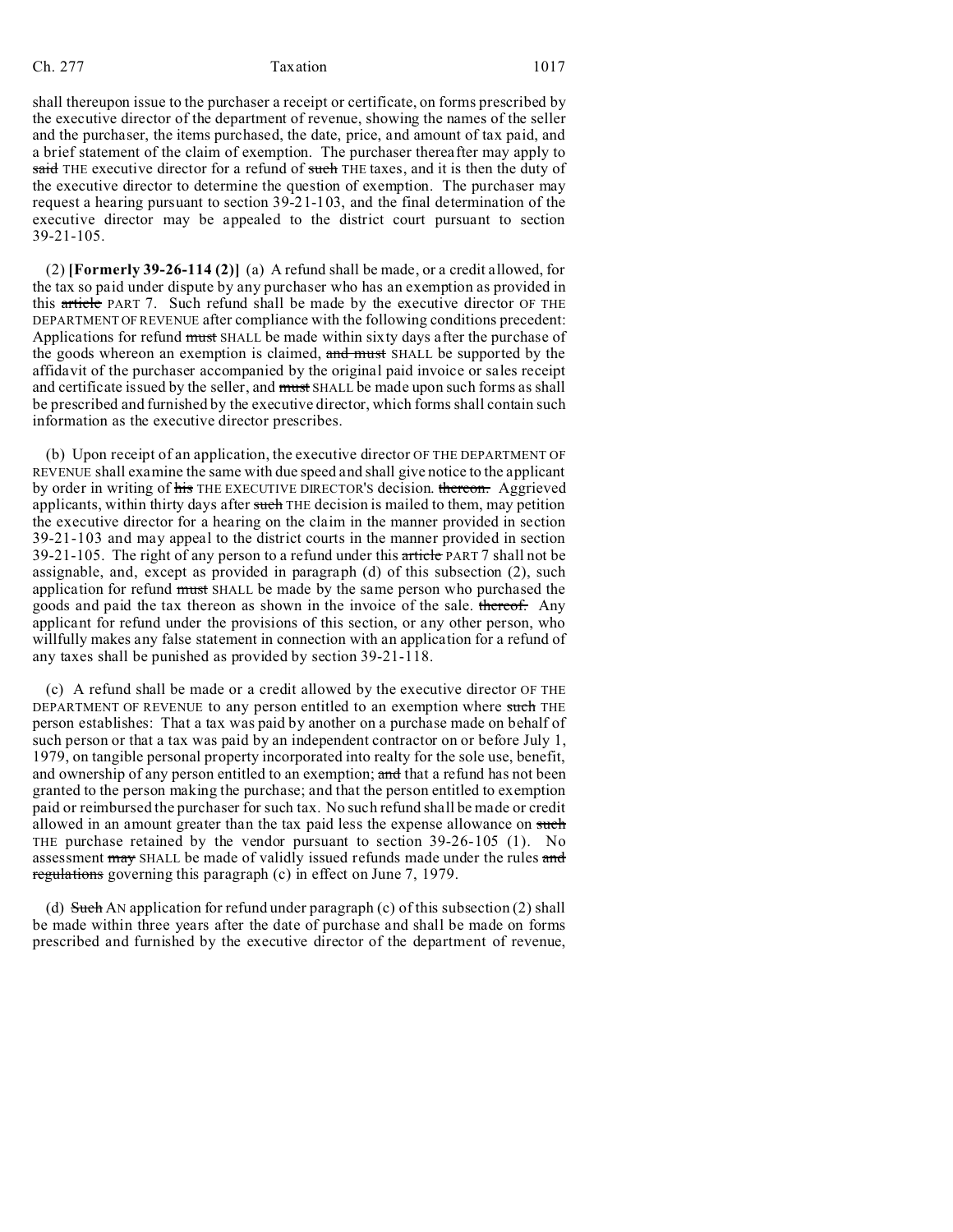1018 **Taxation** Ch. 277

which form shall contain, in addition to the foregoing information, such pertinent data as said THE executive director prescribes. Upon receipt of such THE application and proof of the matters contained therein, the executive director shall give notice to the applicant by order in writing of his THE EXECUTIVE DIRECTOR'S decision. thereon. Aggrieved applicants, within thirty days after such decision is mailed to them, may petition the executive director for a hearing on the claim in the manner provided in section 39-21-103 and may appeal to the district courts in the manner provided in section 39-21-105. Any applicant for refund under the provisions of this paragraph (d), or any other person, who makes any false statement in connection with an application for refund of any taxes is guilty of a misdemeanor and, upon conviction, thereof, shall be punished by a fine of not more than five hundred dollars, or by imprisonment in the county jail for not more than ninety days, or by both such fine and imprisonment.

(e) Claims for tax moneys paid in error or by mistake may be processed for refund in accordance with departmental regulations RULES under paragraph (c) of this subsection  $(2)$ ; except that the proceeds of any such claim for refund shall first be applied by the department of revenue to any tax deficiencies or liabilities existing against the claimant before allowance of such THE claim by the department; and further except that, if such excess payment of tax moneys in any period is discovered as a result of audit by the department and deficiencies are discovered and assessed against the taxpayer as a result of such THE audit, such THE excess moneys shall be first applied against any deficiencies outstanding to the date of the assessment but shall not be applied to any future tax liabilities.

(3) **[Formerly 39-26-114 (3)]** If any person is convicted under the provisions of this section, such THE convictions shall be prima facie evidence that all refunds received by such THE person during the current year were obtained unlawfully, and the executive director OF THE DEPARTMENT OF REVENUE is empowered to bring appropriate action for recovery of such refunds. A brief summary statement of the above mentioned penalties shall be printed on each form application for refund.

(4) **[Formerly 39-26-114 (4)]** The burden of proving that sales, services, and commodities on which tax refunds are claimed are exempt from taxation under this part + PART 7, or were not at retail, shall be on the one making such claim under such reasonable requirements of proof as the executive director OF THE DEPARTMENT OF REVENUE prescribes. Should the applicant for refund be aggrieved at the final decision of the executive director, he THE APPLICANT may proceed to have the same reviewed by the district courts in the manner provided for review of other decisions of the executive director as provided in section 39-21-105.

**39-26-704. Miscellaneous sales tax exemptions - governmental entities - hotel residents - schools - exchange of property.** (1) **[Formerly 39-26-114 (1) (a) (I)]** There shall be exempt from taxation under the provisions of this part 1 the following: All sales to the United States government and to the state of Colorado, its departments and institutions, and the political subdivisions thereof in their governmental capacities only SHALL BE EXEMPT FROM TAXATION UNDER THE PROVISIONS OF PART 1 OF THIS ARTICLE.

(2) **[Formerly 39-26-114 (1) (a) (III)]** THERE SHALL BE EXEMPT FROM TAXATION UNDER THE PROVISIONS OF PART 1 OF THIS ARTICLE all sales which THAT the state of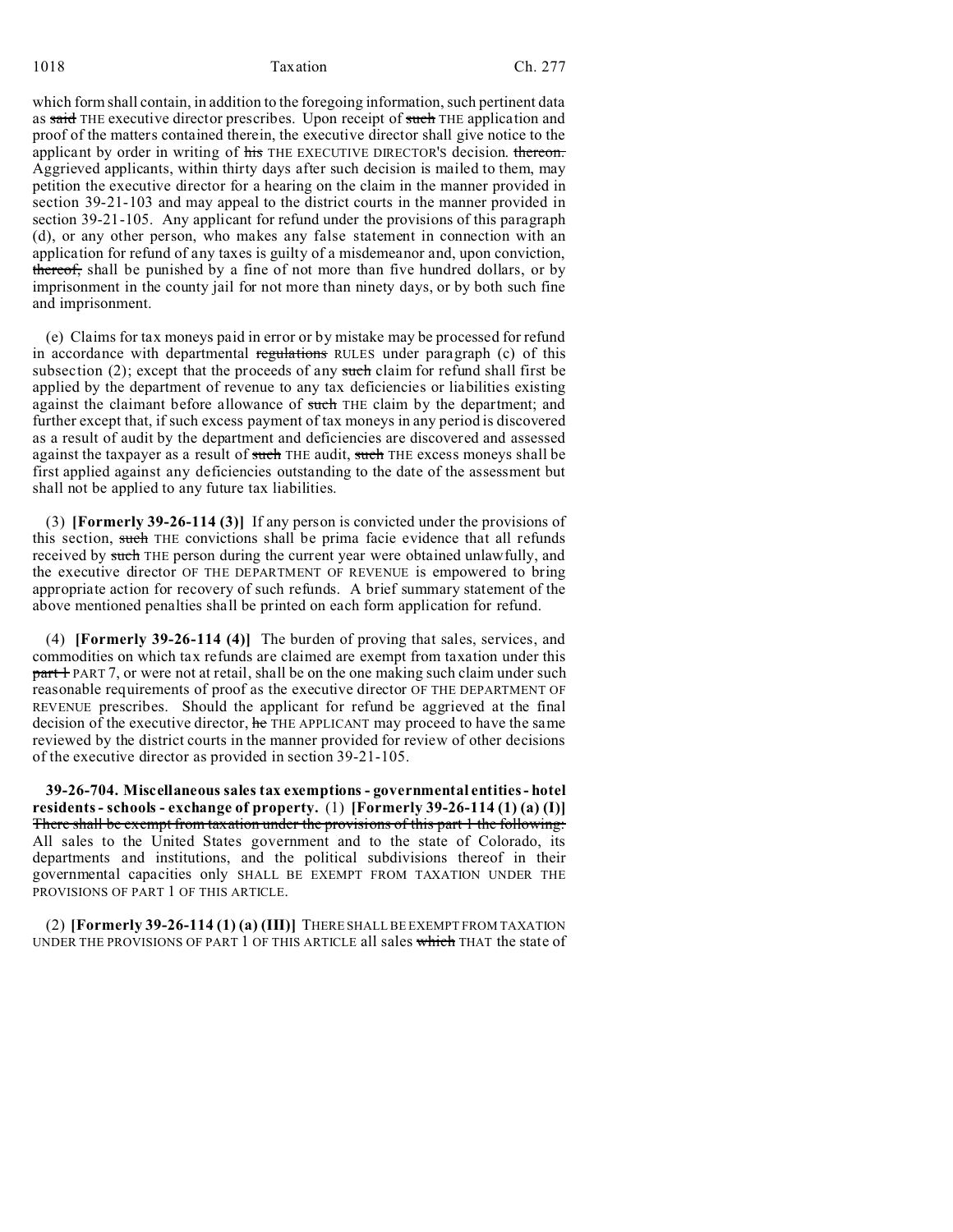Colorado is prohibited from taxing under the constitution or laws of the United States or the state of Colorado and all retail sales within a distance of twenty miles within the boundaries of this state to persons resident, excluding corporations, of adjoining states, which adjoining states do not impose or levy a retail sales tax on such sales, if such THE residents of such THE adjoining states are in this state for the express purpose of making purchases and not as tourists.

(3) **[Formerly 39-26-114 (1) (a) (VI)]** THERE SHALL BE EXEMPT FROM TAXATION UNDER THE PROVISIONS OF PART 1 OF THIS ARTICLE all sales and purchases of commodities and services under the provisions of section 39-26-102 (11) to any occupant who is a permanent resident of any hotel, apartment hotel, lodging house, motor hotel, guesthouse, guest ranch, trailer coach, mobile home, auto camp, or trailer court or park and who enters into or has entered into a written agreement for occupancy of a room or accommodations for a period of at least thirty consecutive days during the calendar year or preceding year.

(4) **[Formerly 39-26-114 (1) (a) (VIII)]** All sales made to schools, other than schools held or conducted for private or corporate profit, SHALL BE EXEMPT FROM TAXATION UNDER THE PROVISIONS OF PART 1 OF THIS ARTICLE.

(5) **[Formerly 39-26-114 (1) (a) (XVIII)]** THERE SHALL BE EXEMPT FROM TAXATION UNDER THE PROVISIONS OF PART 1 OF THIS ARTICLE all transactions specified in section  $39-26-104$  (1) (b) (I) in which the fair market value of the exchanged property is excluded from the consideration or purchase price because such THE exchanged property is covered by section  $39-26-104$  (1) (b) (I) (A) or (1) (b) (I) (B), and in which, because there is no additional consideration involved in the transaction, there is no purchase price within the meaning of section 39-26-102 (7).

**39-26-705. Miscellaneous use tax exemptions - printers ink and newsprint manufactured goods.** (1) **[Formerly 39-26-203 (1) (i)]** This part 2 is declared to be supplementary to the "Emergency Retail Sales Tax Act of 1935", part 1 of this article, and shall not apply: To The storage, use, or consumption of printers ink and newsprint SHALL BE EXEMPT FROM TAXATION UNDER THE PROVISIONS OF PART 2 OF THIS ARTICLE.

(2) **[Formerly 39-26-203 (1) (ff)]**  $\overline{f}$  There shall be exempt from Taxation UNDER THE PROVISIONS OF PART 2 OF THIS ARTICLE the storage, use, or consumption of manufactured goods, including, but not limited to, high technology goods, donated by the manufacturer of such goods to the United States government; the state of Colorado or any department, institution, or political subdivision thereof; or any organization exempt from federal income taxes pursuant to section 501 (c) (3) of the "Internal Revenue Code of 1986", as amended, to the extent that the aggregate value of all such goods included in a single donation exceeds one thousand dollars.

**39-26-706. Miscellaneous sales and use tax exemptions - cigarettes - internet access - refractory materials - precious metal bullion and coins.** (1) **[Formerly 39-26-114 (1) (a) (IV)]** (a) All sales of cigarettes SHALL BE EXEMPT FROM TAXATION UNDER THE PROVISIONS OF PART 1 OF THIS ARTICLE.

(b) **[Formerly 39-26-203 (1) (j)]**  $\overline{f}$  The storage, use, or consumption of cigarettes SHALL BE EXEMPT FROM TAXATION UNDER THE PROVISIONS OF PART 2 OF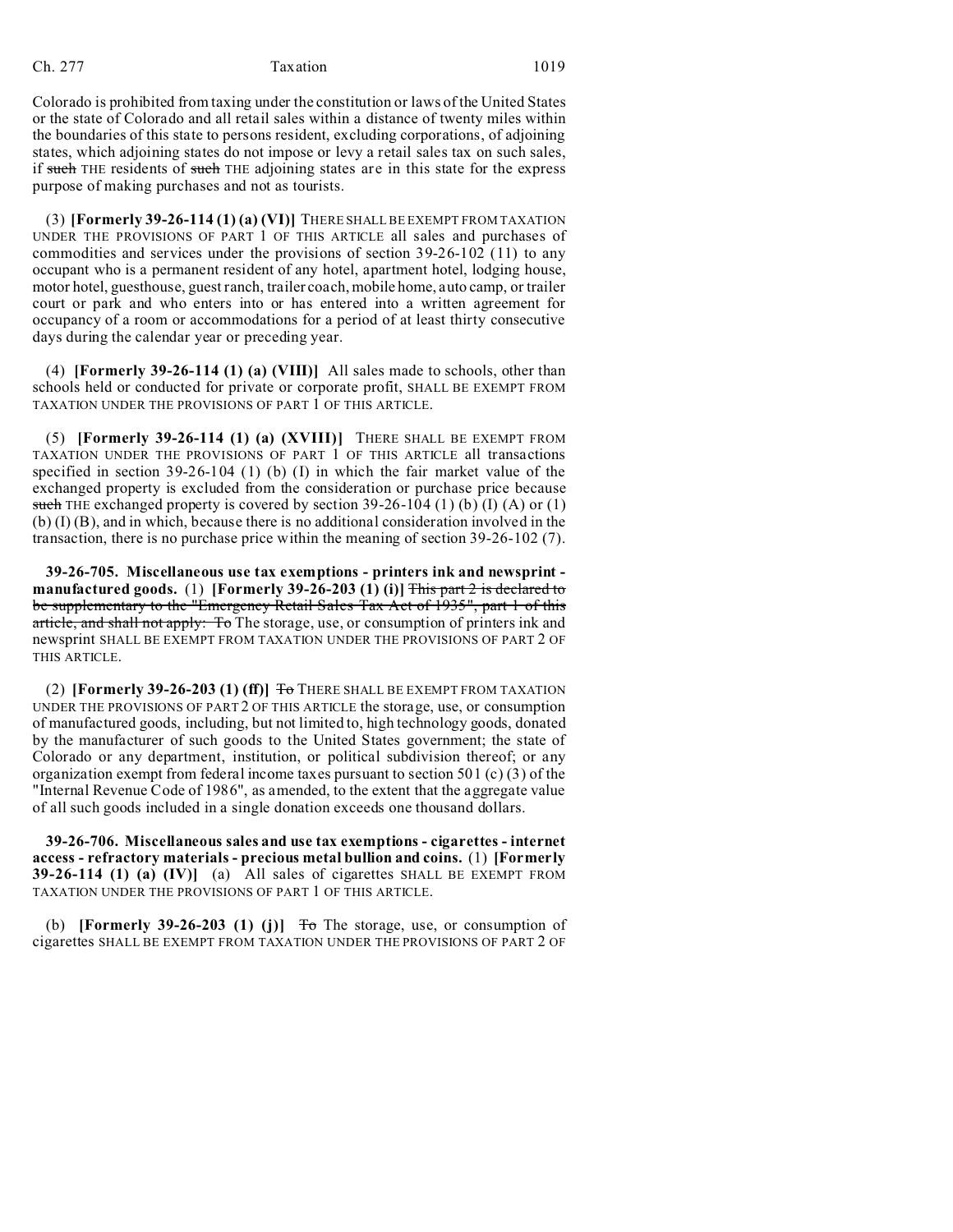THIS ARTICLE.

(2) **[Formerly 39-26-114 (1) (a) (XXVI)]** (a) From ON AND AFTER May 1, 1998, to and including April 30, 2001, and after April 30, 2001, internet access services, as defined in section 24-79-102 (2) (b), C.R.S., SHALL BE EXEMPT FROM TAXATION UNDER THE PROVISIONS OF PART 1 OF THIS ARTICLE.

(b) **[Formerly 39-26-203 (1) (gg)]** From May 1, 1998, to and including April 30, 2001, and after April 30, 2001, to internet access services, as defined in section  $24-79-102(2)$  SECTION 24-79-102(2) (b), C.R.S., SHALL BE EXEMPT FROM TAXATION UNDER THE PROVISIONS OF PART 2 OF THIS ARTICLE.

(3) **[Formerly 39-26-114 (14)]** All sales and purchases of AND THE STORAGE, USE, OR CONSUMPTION OF refractory materials and carbon electrodes used by a person manufacturing iron and steel for sale or profit and all sales and purchases of AND THE STORAGE, USE, OR CONSUMPTION OF inorganic chemicals used in the processing of vanadium-uranium ores shall be exempt from taxation under PARTS 1 AND 2 OF this part 1, and the storage, use, or consumption of such property shall be exempt from  $\frac{1}{4}$  taxation under part  $\frac{1}{2}$  of this article.

(4) **[Formerly 39-26-114 (17)]** (a) All sales of precious metal bullion and coins, as defined in section 39-26-102 (2.6) and (6.5), shall be exempt from taxation under the provisions of PART 1 OF this  $part 1$  ARTICLE.

(b) **[Formerly 39-26-203 (1) (bb)]**  $\overline{f}$  The storage, use, or consumption of precious metal bullion and coins, as defined in section 39-26-102 (2.6) and (6.5), SHALL BE EXEMPT FROM TAXATION UNDER THE PROVISIONS OF PART 2 OF THIS ARTICLE.

**39-26-707. Food, meals, and beverages.** (1) THE FOLLOWING SHALL BE EXEMPT FROM TAXATION UNDER THE PROVISIONS OF PART 1 OF THIS ARTICLE:

(a) **[Formerly 39-26-114 (15)]** All sales of food purchased with food stamps. shall be exempt from taxation under this part 1. For the purposes of this subsection  $(15)$  PARAGRAPH (a), "food" shall have the same meaning as provided in 7 U.S.C. section SEC. 2012 (g), as such section exists on October 1, 1987, or is thereafter amended.

(b) **[Formerly 39-26-114 (16)]** All sales of food purchased with funds provided by the special supplemental food program for women, infants, and children, as provided for in 42 U.S.C. section SEC. 1786. shall be exempt from taxation under this  $part 1$ . For the purposes of this subsection  $(16)$  PARAGRAPH $(b)$ , "food" shall have the same meaning as provided in 42 U.S.C. section SEC. 1786, as such section exists on October 1, 1987, or is thereafter amended.

(c) **[Formerly 39-26-114 (1) (a) (XVI)]** Any sale of any article to a retailer or vendor of food, meals, or beverages, which article is to be furnished to a consumer or user for use with articles of tangible personal property purchased at retail, if a separate charge is not made for the article to the consumer or user, if such article becomes the property of the consumer or user, together with the food, meals, or beverages purchased, and if a tax is paid on the retail sale as required by section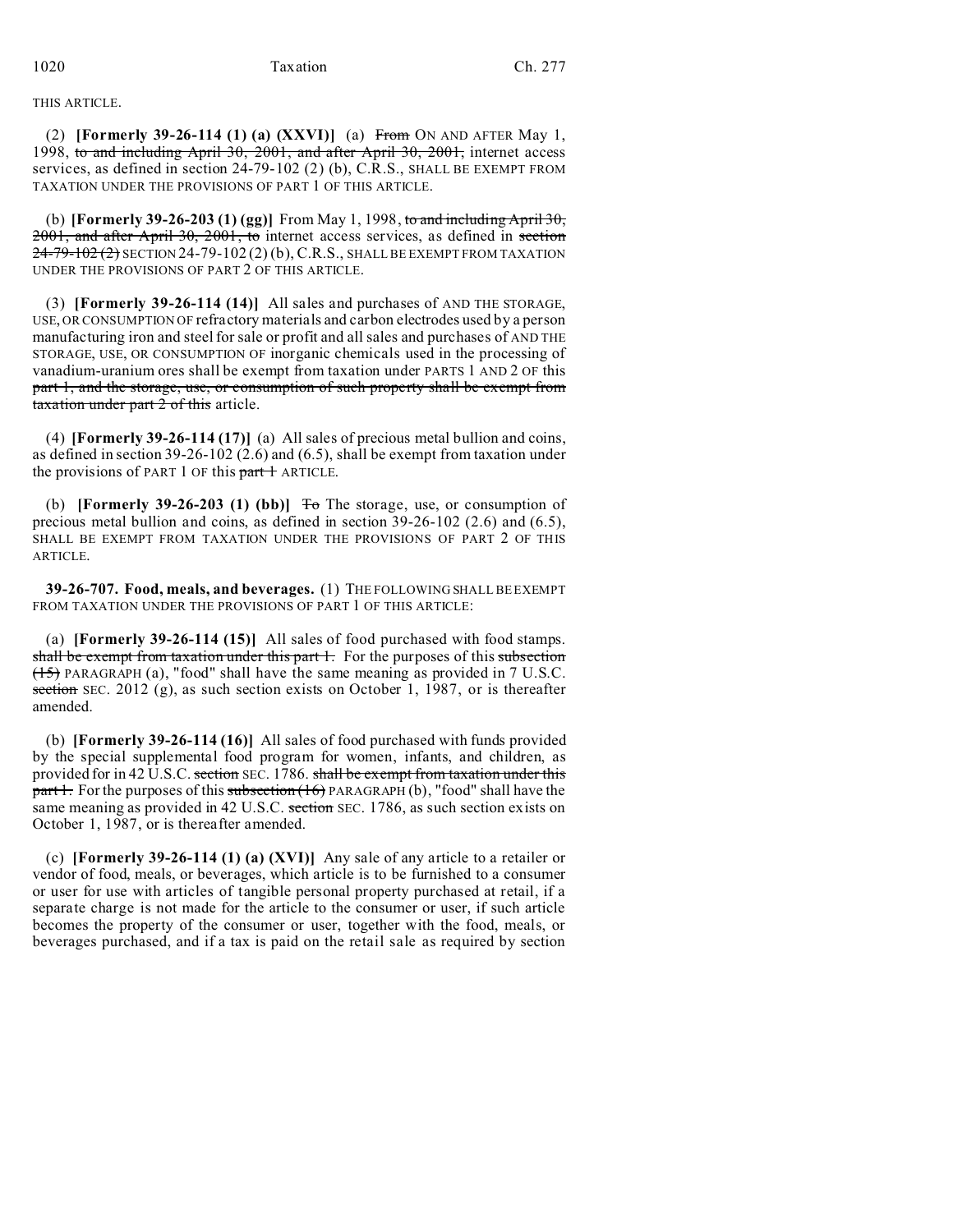# 39-26-104 (1) (a) or (1) (e);

(d) **[Formerly 39-26-114 (1) (a) (XVII)]** Any sale of any container or bag to a retailer or vendor of food, meals, or beverages, which container or bag is to be furnished to a consumer or user for the purpose of packaging or bagging articles of tangible personal property purchased at retail, if a separate charge is not made for the container or bag to the consumer or user, if such container or bag becomes the property of the consumer or user, together with the food, meals, or beverages purchased, and if a tax is paid on the retail sale as required by section 39-26-104 (1) (a) or (1) (e); AND

(e) **[Formerly 39-26-114 (1) (a) (XX)]** Commencing January 1, 1980, all sales of food.

(2) THE FOLLOWING SHALL BE EXEMPT FROM TAXATION UNDER THE PROVISIONS OF PART 2 OF THIS ARTICLE:

(a) **[Formerly 39-26-203 (1) (v.1)]** Effective January 1, 1980, to the storage, use, or consumption of food or meals which THAT are provided to employees of the places described in section 39-26-104 (1) (e), if such are provided to such employees at no charge or at a reduced charge and are considered as part of their salary, wages, or income;

(b) **[Formerly 39-26-203 (1) (t)]**  $\overline{r}$  The storage, use, or consumption of any article by a retailer or vendor of food, meals, or beverages, which article is to be furnished to a consumer or user for use with articles of tangible personal property purchased at retail, if a separate charge is not made for the article to the consumer or user, if such THE article becomes the property of the consumer or user, together with the food, meals, or beverages purchased, and if a tax is paid on the retail sale as required by section 39-26-104 (1) (a) or (1) (e);

(c) **[Formerly 39-26-203 (1) (u)]**  $\overline{f}$  The storage, use, or consumption of any container or bag by a retailer or vendor of food, meals, or beverages, which container or bag is to be furnished to a consumer or user for the purpose of packaging or bagging articles of tangible personal property purchased at retail, if a separate charge is not made for the container or bag to the consumer or user, if such THE container or bag becomes the property of the consumer or user, together with the food, meals, or beverages purchased, and if a tax is paid on the retail sale as required by section 39-26-104 (1) (a) or (1) (e); AND

(d) **[Formerly 39-26-203 (1) (x)]** Effective January 1, 1980, to the storage, use, or consumption of food as defined in section 39-26-102 (4.5).

**39-26-708. Construction and building materials.** (1) **[Formerly 39-26-114 (1) (a) (XIX)]** THERE SHALL BE EXEMPT FROM TAXATION UNDER THE PROVISIONS OF PART 1 OF THIS ARTICLE all sales of construction and building materials to contractors and subcontractors for use in the building, erection, alteration, or repair of structures, highways, roads, streets, and other public works owned and used by:

(a) The United States government, the state of Colorado, its departments and institutions, and the political subdivisions thereof in their governmental capacities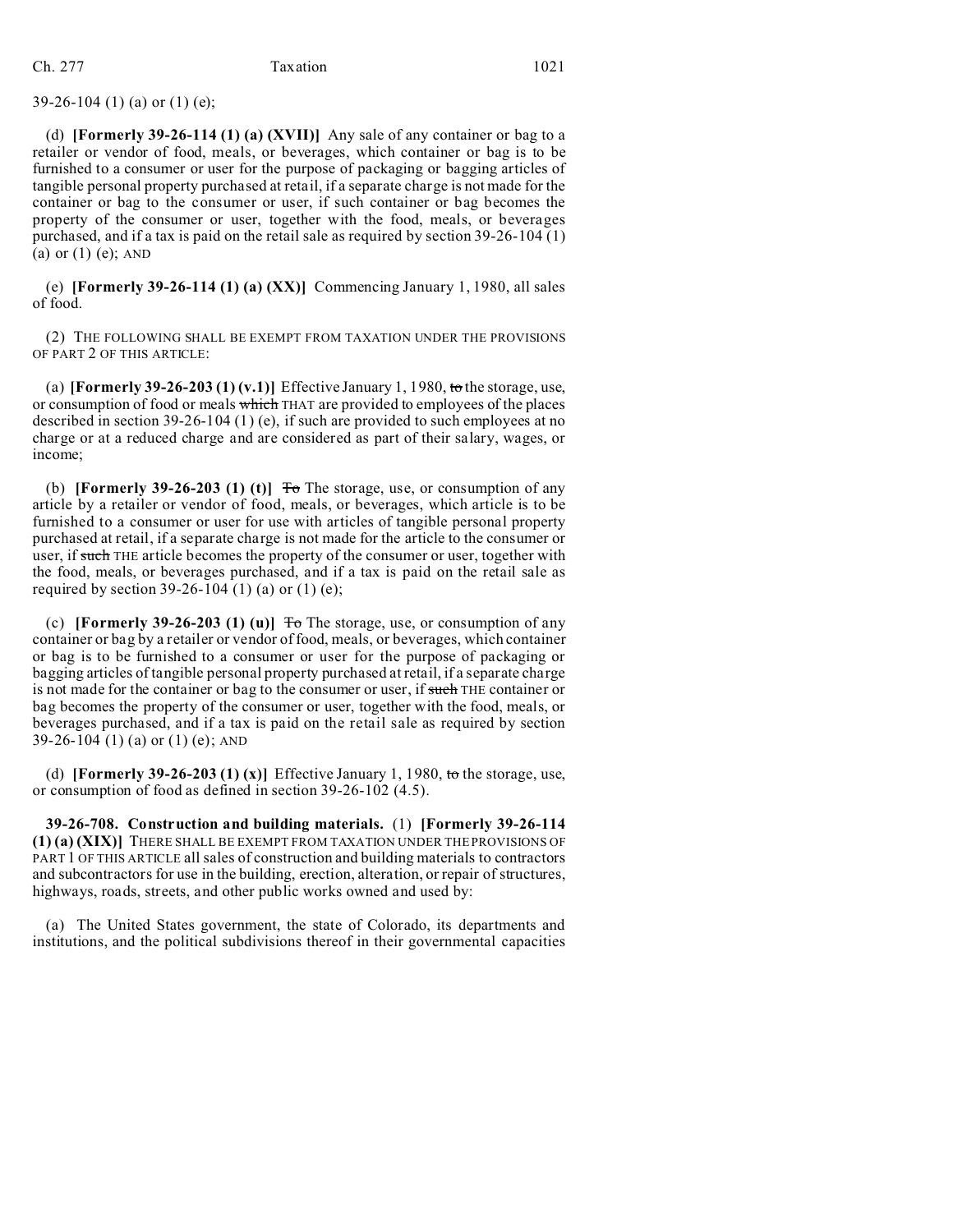only;

(b) Charitable organizations in the conduct of their regular charitable functions and activities; or

(c) Schools, other than schools held or conducted for private or corporate profit.

(2) **[Formerly 39-26-203 (1) (w)]** To THERE SHALL BE EXEMPT FROM TAXATION UNDER THE PROVISIONS OF PART 2 OF THIS ARTICLE the storage, use, or consumption by a contractor or subcontractor of construction and building materials for use in the building, erection, alteration, or repair of structures, highways, roads, streets, and other public works owned and used by:

(a) The United States government, the state of Colorado, its departments and institutions, and the political subdivisions thereof in their governmental capacities only;

(b) Charitable organizations in the conduct of their regular charitable functions and activities; or

(c) Schools, other than schools held or conducted for private or corporate profit.

(3) **[Formerly 39-26-114 (1) (d)]** On application by a purchaser or seller, the department of revenue shall issue to a contractor or subcontractor a certificate or certificates of exemption indicating that the contractor's or subcontractor's purchase of construction or building materials is for a purpose stated in subparagraph (XIX) of paragraph  $(a)$  of this subsection (1) OF THIS SECTION and is, therefore, free from sales tax. Said THE department shall provide forms for such THE application and for such certificate and shall have the authority to verify that the contractor or subcontractor is, in fact, entitled to the issuance of such THE certificate prior to such issuance.

**39-26-709. [Formerly 39-26-114 (11)] Machinery and machine tools.** (1) (a) THE FOLLOWING SHALL BE EXEMPT FROM TAXATION UNDER THE PROVISIONS OF PART 1 OF THIS ARTICLE:

(I) Except as allowed in section 39-30-106, effective July 1, 1979, but prior to January 1, 1988, purchases of machinery or machine tools in excess of one thousand dollars by a person engaged in manufacturing to be used in Colorado directly and exclusively by such person in manufacturing tangible personal property, for sale or profit, are exempt from taxation under this part 1 to the extent such purchases do not exceed one hundred thousand dollars in calendar year 1979, two hundred thousand dollars in calendar year 1980, three hundred thousand dollars in calendar year 1981, four hundred thousand dollars in calendar year 1982, or five hundred thousand dollars in calendar year 1983, and in each calendar year thereafter.

(II) EXCEPT AS ALLOWED IN SECTION 39-30-106, on or after July 1, 1996, purchases of machinery or machine tools, or parts thereof, in excess of five hundred dollars to be used in Colorado directly and predominantly in manufacturing tangible personal property, for sale or profit. are exempt from taxation under this part 1.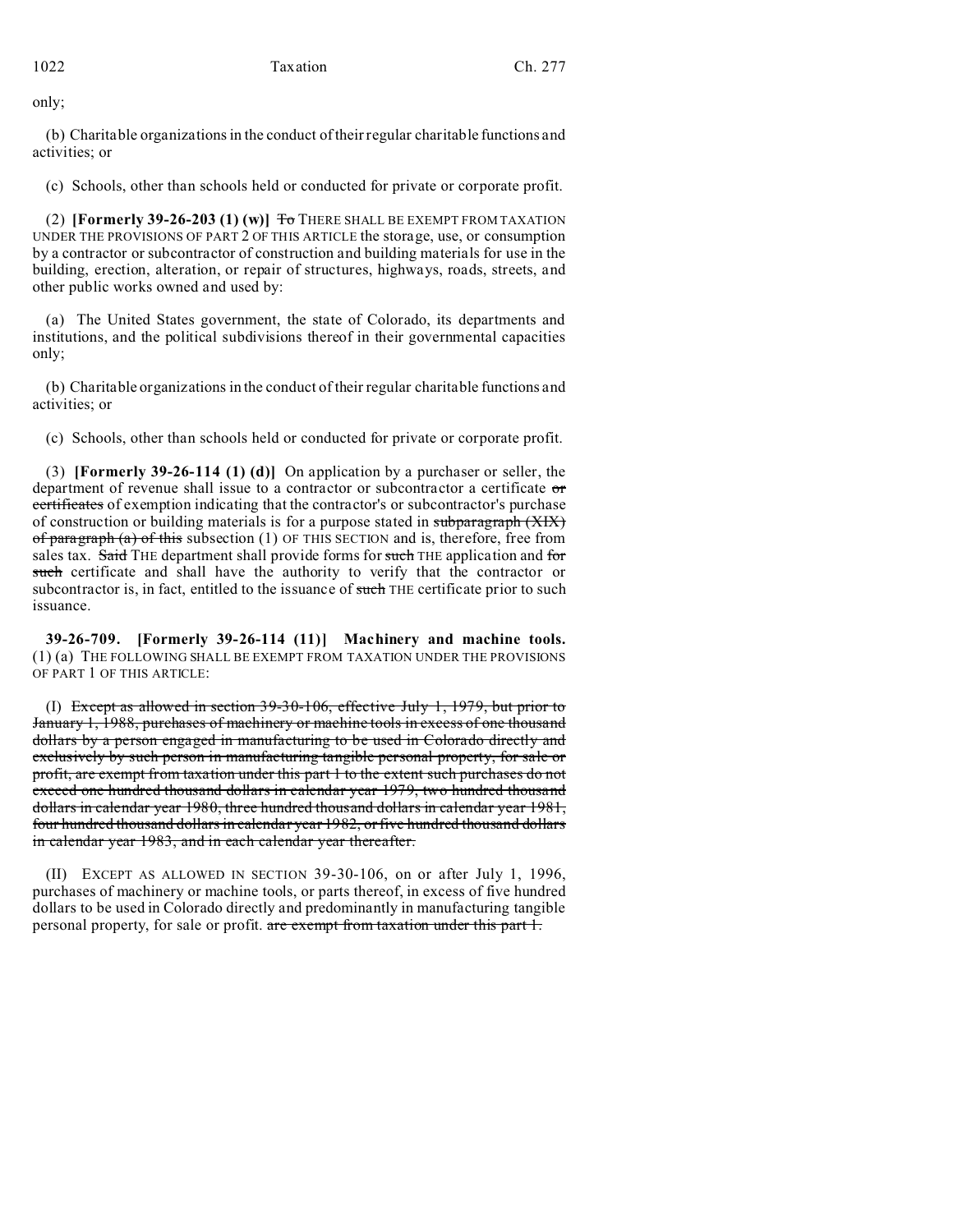(b) A parent corporation and all closely held subsidiary corporations, as defined in section  $39-26-102(10)$  (k), shall be considered one person for the purposes of this section and, as a group, shall be subject to the provisions of paragraph (a) of this subsection  $(11)$  SUBSECTION  $(1)$ .

(c) As used in this subsection  $(11)$  SUBSECTION  $(1)$ :

(I) "Machinery" means any apparatus consisting of interrelated parts used to produce an article of tangible personal property. The term includes both the basic unit and any adjunct or attachment necessary for the basic unit to accomplish its intended function.

(II) "Manufacturing" means the operation of producing a new product, article, substance, or commodity different from and having a distinctive name, character, or use from raw or prepared materials.

(d) For purposes of this subsection  $(11)$  SUBSECTION  $(1)$ , direct use in manufacturing is deemed to begin for items normally manufactured from inventoried raw material at the point at which raw material is moved from plant inventory on a contiguous plant site and to end at a point at which manufacturing has altered the raw material to its completed form, including packaging, if required. Machinery used during the manufacturing process to move material from one direct production step to another in a continuous flow and machinery used in testing during the manufacturing process is deemed to be directly used in manufacturing.

(e) In order to qualify for the exemption provided in this subsection  $(11)$ SUBSECTION(1), a purchase  $\frac{m}{1}$  SHALL be of such nature that it would have qualified for the investment tax credit against federal income tax as was provided by section 38 of the FEDERAL "Internal Revenue Code of 1954", as amended.

(f) An exemption may not be claimed under this subsection  $(11)$  SECTION for sales tax paid in another state which THAT is credited against Colorado sales tax or use tax or both.

(g) To receive an exemption under this subsection  $(1)$  SUBSECTION  $(1)$ , a declaration of entitlement must SHALL be filed by the purchaser with the vendor of the machinery or machine tools, OR PARTS THEREOF, and with the executive director of the department of revenue.

(2) **[Formerly 39-26-203 (1) (y)]** Effective July 1, 1979, to the storage, use, or consumption of machinery or machine tools, OR PARTS THEREOF, exempt from sales tax by section  $39-26-114$  (11); SUBSECTION (1) OF THIS SECTION SHALL BE EXEMPT FROM TAXATION UNDER THE PROVISIONS OF PART 2 OF THIS ARTICLE.

**39-26-710. Railroads - construction and building materials - tangible personal property - work equipment - rolling stock.** (1) THE FOLLOWING SHALL BE EXEMPT FROM TAXATION UNDER THE PROVISIONS OF PART 1 OF THIS ARTICLE:

(a) **[Formerly 39-26-114 (1) (a) (XI)]** All sales THE SALE of construction and building materials to a common carrier by rail operating in interstate or foreign commerce for use by such THE common carrier in construction and maintenance of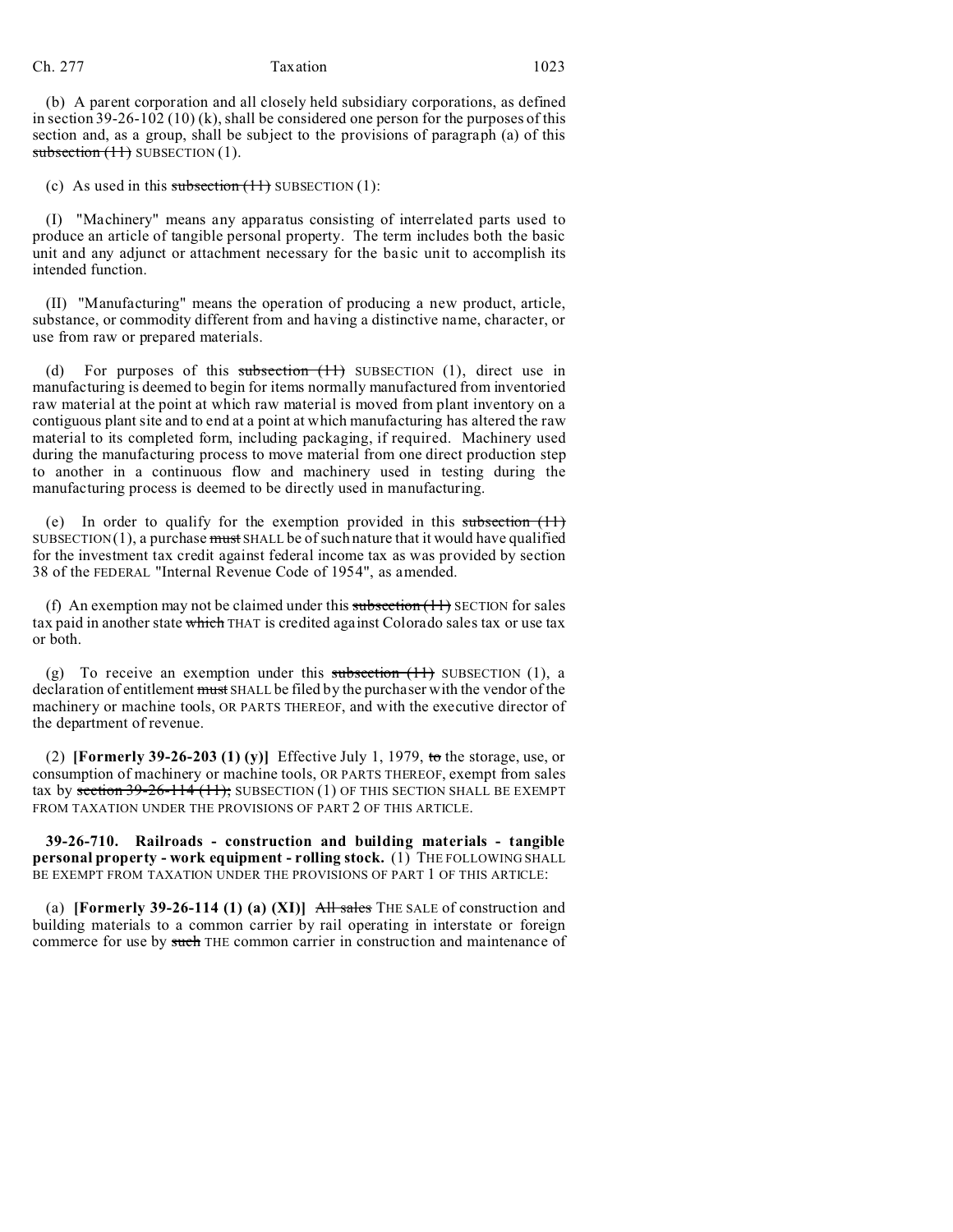its railroad tracks; however, any actual use of such construction and building materials shall, at the time of such THE actual use, be subject to the tax imposed by part 2 of this article and any use tax imposed pursuant to article 2 of title 29, C.R.S.;

(b) **[Formerly 39-26-114 (1) (a) (XXIV)]** The sale of tangible personal property that is to be affixed or attached as a component part of a locomotive, a freight car, railroad work equipment, or other railroad rolling stock; AND

(c) **[Formerly 39-26-114 (1) (a) (XXV)]** All sales THE SALE of locomotives, freight cars, railroad work equipment, and other railroad rolling stock used or purchased for use in interstate commerce by a railroad company.

(2) THE FOLLOWING SHALL BE EXEMPT FROM TAXATION UNDER THE PROVISIONS OF PART 2 OF THIS ARTICLE:

(a) **[Formerly 39-26-203 (1) (dd)]**  $\overline{To}$  The storage, use, or consumption of any tangible personal property which THAT is to be affixed or attached as a component part of a locomotive, a freight car, railroad work equipment, or other railroad rolling stock; AND

(b) **[Formerly 39-26-203 (1) (ee)]**  $\overline{0}$  The storage, use, or consumption of locomotives, freight cars, railroad work equipment, and other railroad rolling stock used or purchased for use in interstate commerce by a railroad company.

**39-26-711. Aircraft - tangible personal property.** (1) THE FOLLOWING SHALL BE EXEMPT FROM TAXATION UNDER THE PROVISIONS OF PART 1 OF THIS ARTICLE:

(a) **[39-26-114 (1) (a) (XXII)]** Effective July 1, 1984,  $\frac{1}{\text{all sales}}$  THE SALE of aircraft used or purchased for use in interstate commerce by a commercial airline; AND

(b) **[Formerly 39-26-114 (1) (a) (XXIII)]** The sale of tangible personal property that is to be permanently affixed or attached as a component part of an aircraft.

(2) THE FOLLOWING SHALL BE EXEMPT FROM TAXATION UNDER THE PROVISIONS OF PART 2 OF THIS ARTICLE:

(a) **[Formerly 39-26-203 (1) (aa)]** Effective July 1, 1984, to the storage, use, or consumption of aircraft used or purchased for use in interstate commerce by a commercial airline; AND

(b) **[Formerly 39-26-203 (1) (cc)]**  $\overline{0}$  The storage, use, or consumption of any tangible personal property which THAT is to be permanently affixed or attached as a component part of an aircraft.

**39-26-712. Trailers and trucks.** (1) THE FOLLOWING SHALL BE EXEMPT FROM TAXATION UNDER THE PROVISIONS OF PART 1 OF THIS ARTICLE:

(a)  $[39-26-114 (1) (a) (IX)]$  Any THE sale of a new or used trailer, semitrailer, truck, truck tractor, or truck body manufactured within this state if such vehicle is purchased from the manufacturer for use exclusively outside this state or in interstate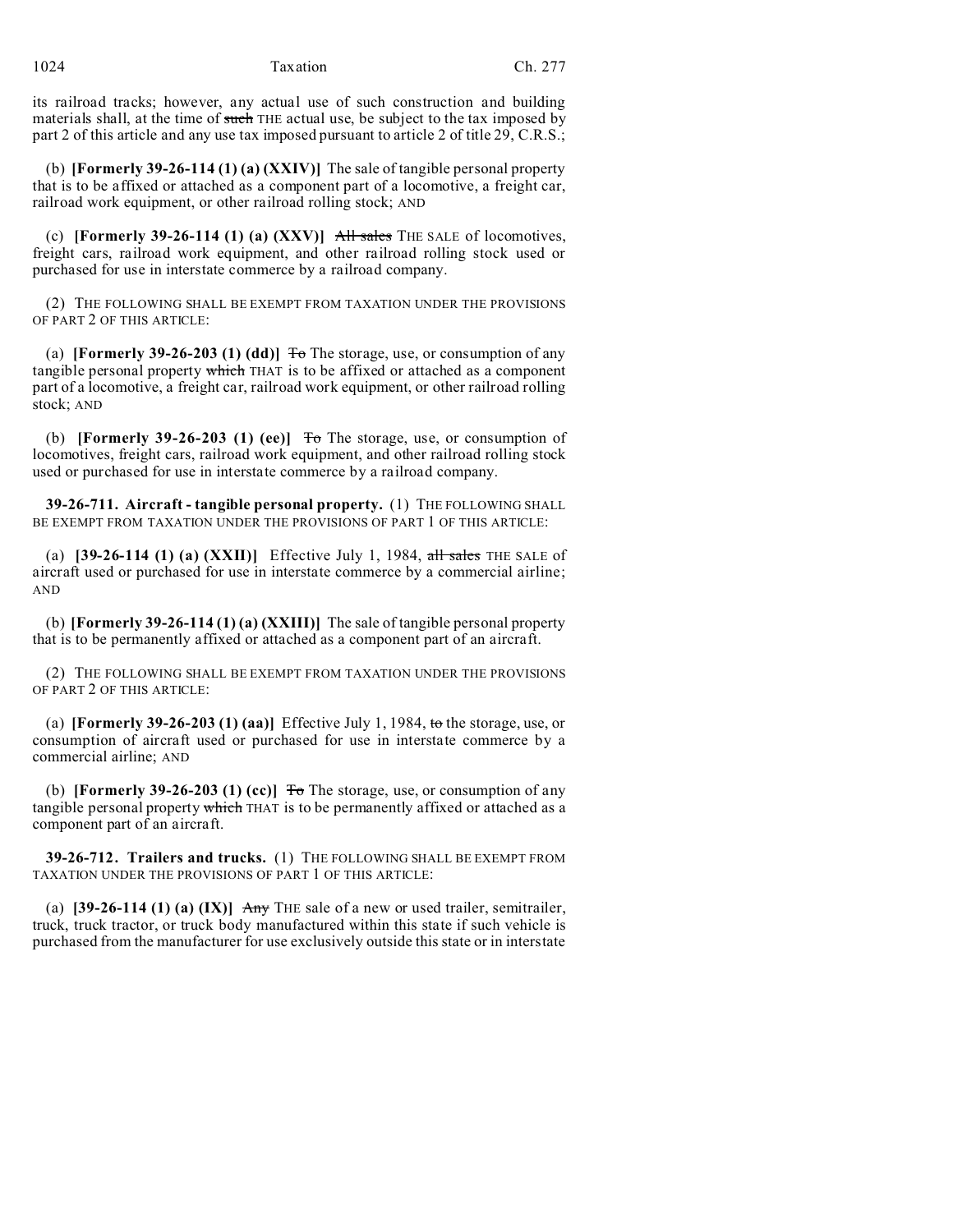commerce and is delivered by the manufacturer to the purchaser within this state, if the purchaser drives or moves such vehicle to any point outside this state within thirty days after the date of delivery, and if the purchaser furnishes an affidavit to the manufacturer that such vehicle will be permanently licensed and registered outside this state and will be removed from this state within thirty days after the date of delivery; AND

(b) **[Formerly 39-26-114 (1) (a) (X)]** Any THE sale of a new or used trailer, semitrailer, truck, truck tractor, or truck body if such vehicle is purchased for use exclusively outside this state or in interstate commerce and is delivered by the manufacturer or licensed Colorado dealer to the purchaser within this state, if the purchaser drives or moves such vehicle to any point outside this state within thirty days after the date of delivery, and if the purchaser furnishes an affidavit to the seller that such vehicle will be permanently licensed and registered outside this state and will be removed from this state within thirty days after the date of delivery.

(2) THE FOLLOWING SHALL BE EXEMPT FROM TAXATION UNDER THE PROVISIONS OF PART 2 OF THIS ARTICLE:

(a) **[Formerly 39-26-203 (1) (p)]**  $\overline{f}$  The storage or use of a new or used trailer, semitrailer, truck, truck tractor, or truck body manufactured within this state if such vehicle is purchased from the manufacturer for use exclusively outside this state or in interstate commerce and is delivered by the manufacturer to the purchaser within this state, if the purchaser drives or moves such vehicle to any point outside this state within thirty days after the date of delivery, and if the purchaser furnishes an affidavit to the manufacturer that such vehicle will be permanently licensed and registered outside this state and will be removed from this state within thirty days after the date of delivery; AND

(b) **[Formerly 39-26-203 (1) (q)]**  $\overline{10}$  The storage or use of a new or used trailer, semitrailer, truck, truck tractor, or truck body if such vehicle is purchased for use exclusively outside this state or in interstate commerce and is delivered by the manufacturer or licensed Colorado dealer to the purchaser within this state, if the purchaser drives or moves such vehicle to any point outside this state within thirty days after the date of delivery, and if the purchaser furnishes an affidavit to the seller that such vehicle will be permanently licensed and registered outside this state and will be removed from this state within thirty days after the date of delivery.

**39-26-713. Tangible personal property.** (1) THE FOLLOWING SHALL BE EXEMPT FROM TAXATION UNDER THE PROVISIONS OF PART 1 OF THIS ARTICLE:

(a) **[Formerly 39-26-114 (1) (a) (XII)]** Any right to the continuous possession or use for three years or less of any article of tangible personal property under a lease or contract, if the lessor has paid to the state of Colorado a sales or use tax on such tangible personal property upon its acquisition. The department of revenue may permit a lessor of tangible personal property leased for a period of three years or less to acquire such THE property free of sales or use tax if the lessor agrees to collect sales tax on all lease payments received on such THE property.

(b) **[Formerly 39-26-114 (1) (a) (XIII)]** The transfer of tangible personal property without consideration, other than the purchase, sale, or promotion of the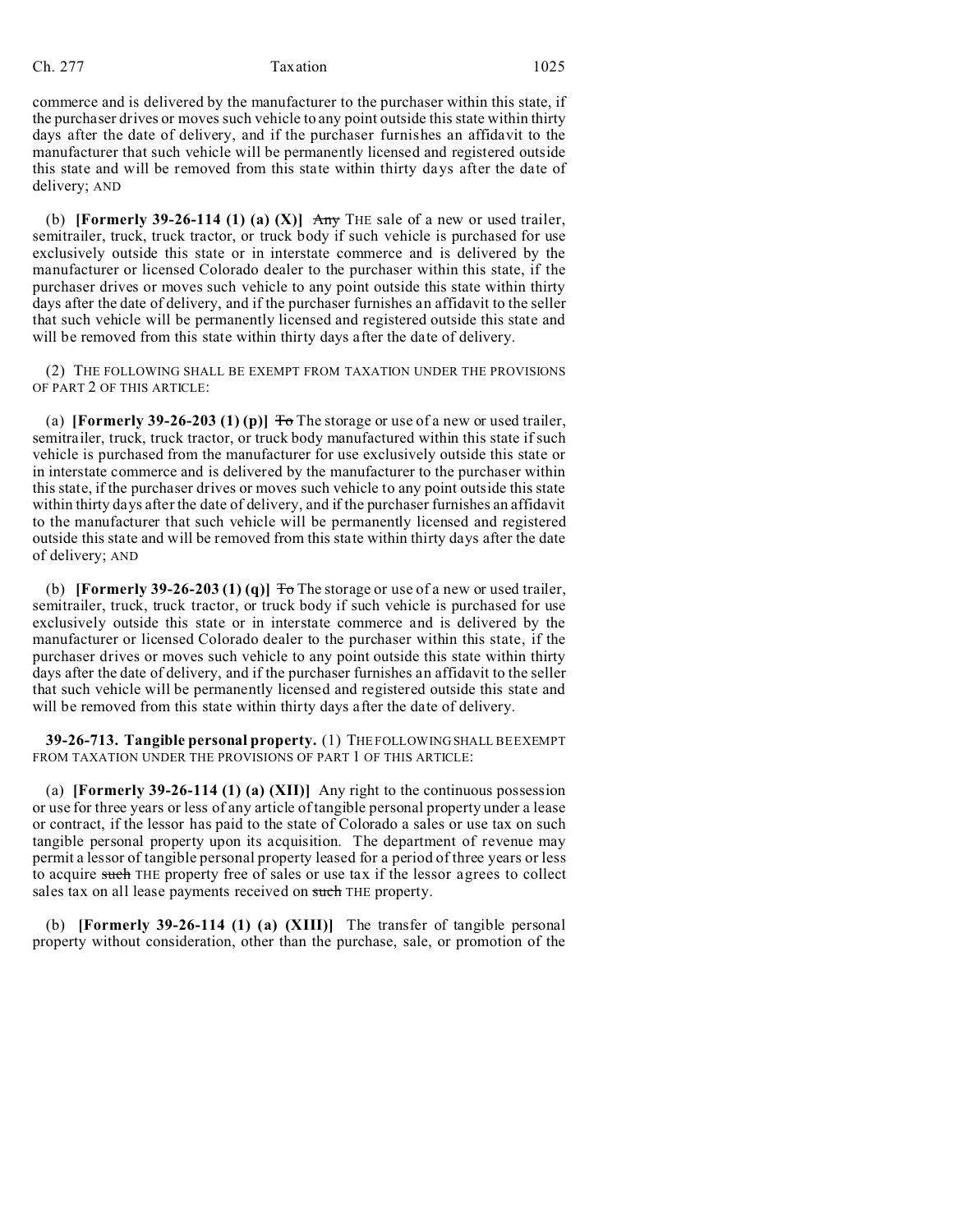transferor's product, to an out-of-state vendee for use outside of this state in selling products normally sold at wholesale by the transferor;

(c) **[Formerly 39-26-114 (1) (a) (XIV)]** The sale of tangible personal property for testing, modification, inspection, or similar type of activities in this state if the ultimate use of such THE property in manufacturing or similar type of activities occurs outside of this state and if the test, modification, or inspection period does not exceed ninety days; AND

(d) **[Formerly 39-26-114 (19)]** All sales and purchases of tangible personal property by a manufacturer that uses such THE property as a component part of goods that it manufactures, including, but not limited to, high technology goods, and that donates such goods to the United States government; the state of Colorado or any department, institution, or political subdivision thereof; or any organization exempt from federal income taxes pursuant to section 501 (c) (3) of the "Internal Revenue Code of 1986", as amended, to the extent that the aggregate value of the goods included in a single donation exceeds one thousand dollars. shall be exempt from taxation under this part 1.

(2) THE FOLLOWING SHALL BE EXEMPT FROM TAXATION UNDER THE PROVISIONS OF PART 2 OF THIS ARTICLE:

(a) **[Formerly 39-26-203 (1) (a)]**  $\overline{T}$  The storage, use, or consumption of any tangible personal property the sale of which is subject to the retail sales tax imposed by the "Emergency Retail Sales Tax Act of 1935" and any amendments thereto PART 1 OF THIS ARTICLE, including transactions which THAT are exempt from taxation under section 39-26-114 (1) (a) (XVIII) SECTION 39-26-704 (5);

(b) **[Formerly 39-26-203 (1) (b)]**  $\overline{0}$  The storage, use, or consumption of any tangible personal property purchased for resale in this state, either in its original form or as an ingredient of a manufactured or compounded product, in the regular course of a business;

(c) **[Formerly 39-26-203 (1) (d)]**  $\overline{P}$  The storage, use, or consumption of tangible personal property brought into this state by a nonresident thereof for his OR HER own storage, use, or consumption while temporarily within this state;

(d) **[Formerly 39-26-203 (1) (e)]**  $\overline{\text{To}}$  The storage, use, consumption, or loan of tangible personal property by or to the United States government, the state of Colorado or its institutions or its political subdivisions in their governmental capacities only, or any charitable organization in the conduct of its regular charitable functions and activities; except that any veterans' organization that qualifies as a charitable organization pursuant to section 39-26-102 (2.5) shall be exempt from taxation under the provisions of this part 2 OF THIS ARTICLE only for the purpose of sponsoring a special event, meeting, or other function in the state of Colorado that is not part of such organization's regular activities in the state;

(e) **[Formerly 39-26-203 (1) (f)]** (I)  $T\sigma$  The storage, use, or consumption of tangible personal property by a person engaged in the business of manufacturing or compounding for sale, profit, or use any article, substance, or commodity, which tangible personal property enters into the processing of or becomes an ingredient or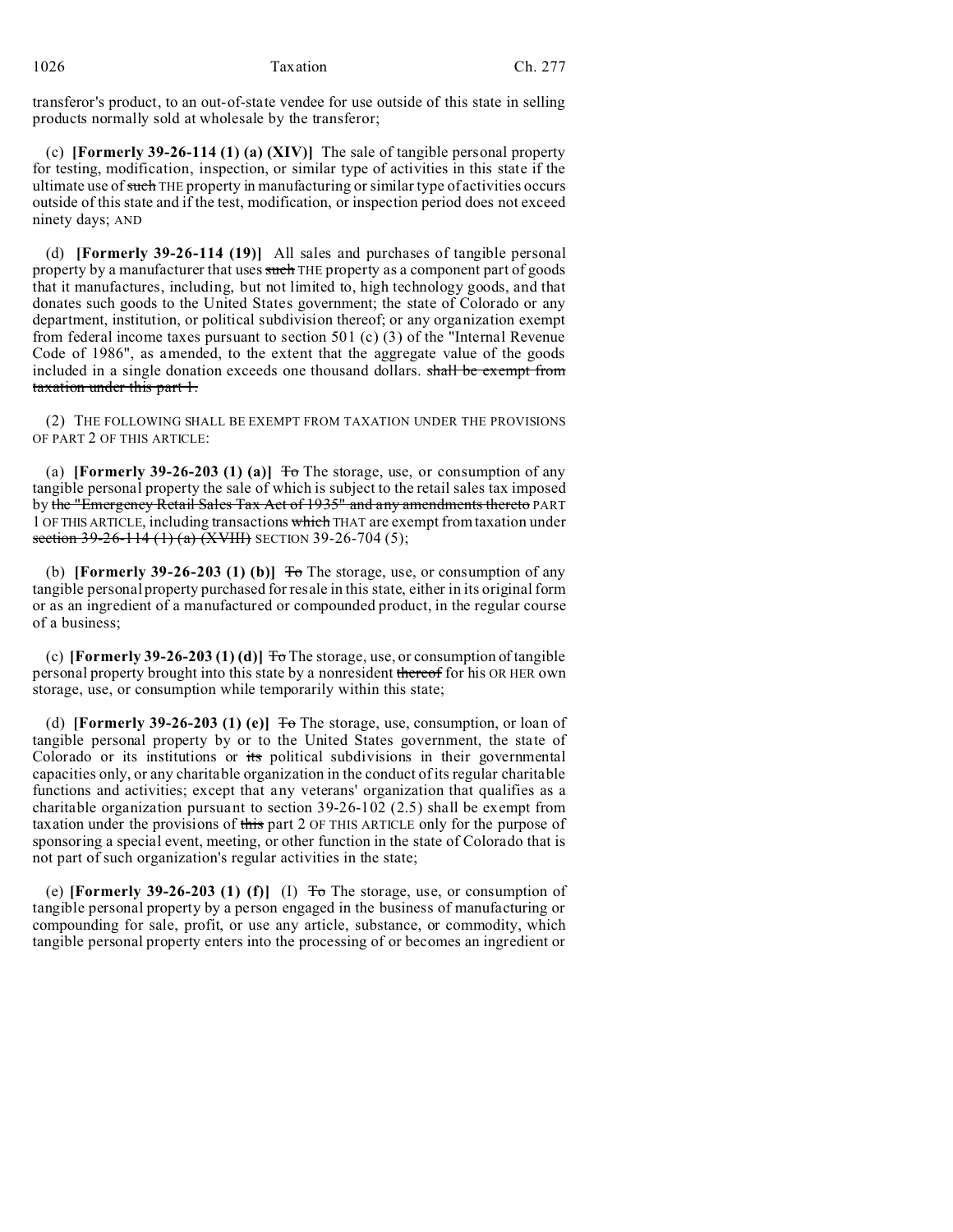component part of the product or service which THAT is manufactured, compounded, or furnished, and the container, label, or the furnished shipping case.

(II) As used in subparagraph (I) of this  $\frac{\partial f}{\partial x}$  paragraph (f) PARAGRAPH (e) with regard to food products, tangible personal property enters into the processing of such products and is therefore exempt from taxation when:

(A) It is intended that such property become an integral or constituent part of a food product which THAT is intended to be sold ultimately at retail for human consumption; or

(B) Such property, whether or not it becomes an integral or constituent part of a food product, is a chemical, solvent, agent, mold, skin casing, or other material; is used for the purpose of producing or inducing a chemical or physical change in a food product or is used for the purpose of placing a food product in a more marketable condition; and is directly utilized and consumed, dissipated, or destroyed, to the extent it is rendered unfit for further use, in the processing of a food product which THAT is intended to be sold ultimately at retail for human consumption.

(f) **[Formerly 39-26-203 (1) (k)]**  $\overline{f}$  The storage, use, or consumption of any article of tangible personal property the sale or use of which has already been subjected to a tax equal to or in excess of that imposed by this part 2 OF THIS ARTICLE. A credit shall be granted against the use tax imposed by this part 2 OF THIS ARTICLE with respect to a person's storage, use, or consumption in this state of tangible personal property purchased by him THE PERSON in another state. The amount of the credit shall be equal to the tax paid by him THE PERSON to another state by reason of the imposition of a similar tax on his THE purchase or use of the property. The amount of the credit shall not exceed the tax imposed by this part 2 OF THIS ARTICLE.

(g) **[Formerly 39-26-203 (1) (l)]**  $\overline{f}$  The storage, use, or consumption of tangible personal property and household effects acquired outside of this state and brought into it by a nonresident acquiring residency;

(h) **[Formerly 39-26-203 (1) (n)]**  $\overline{0}$  The storage, use, or consumption of tangible personal property purchased by a resident of Colorado while outside the state in amounts of one hundred dollars or less;

(i) **[Formerly 39-26-203 (1) (r)]**  $\overline{f}$  The storage, use, or consumption of tangible personal property which THAT is thereafter transferred to an out-of-state vendee without consideration, other than the purchase, sale, or promotion of the transferor's product, for use outside of this state in selling products normally sold at wholesale by the corporation or person storing, using, or consuming said property; AND

(i) **[Formerly 39-26-203 (1) (s)]**  $\overline{r}$  The testing, modification, inspection, or similar type activities of tangible personal property acquired for ultimate use outside of this state in manufacturing or similar type of activities if the test, modification, or inspection period does not exceed ninety days.

**39-26-714. Vending machines.** (1) **[Formerly 39-26-114 (7)]** (a) Every vendor selling individual items of personal property through coin-operated vending machines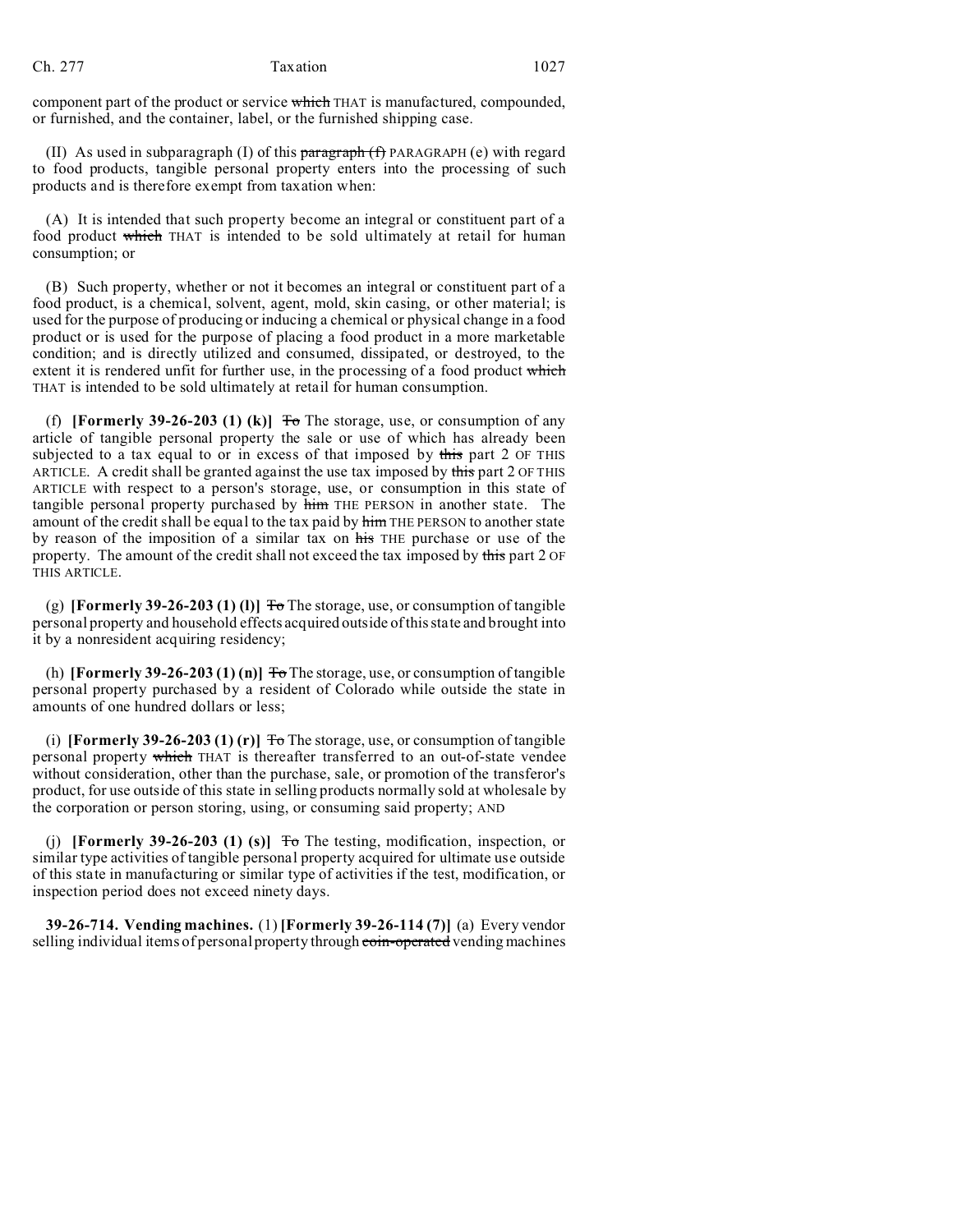shall pay a sales tax pursuant to section 39-26-106 (2) (b) on the personal property sold in excess of fifteen cents through such coin-operated THE vending machines unless the sale is otherwise exempt under the provisions of this article PART 7.

(b) To be eligible for the exemption provided for in this  $\frac{\text{subsection}(7)}{7}$  SUBSECTION (1), each vendor shall:

(I) Be licensed under section 39-26-103;

(II) Maintain a record of the identification number, ownership, location, and disposition of every coin-operated vending machine used by him THE VENDOR in his OR HER operation as a vendor;

(III) Within sixty days after commencing business as such vendor, submit to the department of revenue an accurate list containing the information required under subparagraph (II) of this paragraph (b) and submit such list annually thereafter on January 1, commencing in 1971;

(IV) Make application to the department of revenue for identification numbers to be affixed to every such coin-operated vending machine, in accordance with rules and regulations promulgated by the executive director of the department of revenue;

(V) Remit a fee of ten cents per machine with the application submitted under SUBPARAGRAPH (IV) OF this paragraph (b), to defray the expenses of the department of revenue in furnishing such THE identification numbers; except that the executive director of the department of revenue by rule or as otherwise provided by law may reduce the amount of the fee if necessary pursuant to section 24-75-402 (3), C.R.S., to reduce the uncommitted reserves of the fund to which all or any portion of the fee is credited. After the uncommitted reserves of the fund are sufficiently reduced, the executive director by rule or as otherwise provided by law may increase the amount of the fee as provided in section 24-75-402 (4), C.R.S.

(c) Any unregistered coin-operated vending machine found being used for retail sales at any place in this state without the prescribed identification number affixed thereto may be seized without warrant by the department of revenue, its agents, or employees or by any peace officer when directed or requested by the department. of revenue. At the time of seizure, written notice of seizure shall be given to the proprietor or person in charge of the business, or to the agents or employees of the proprietor or person in charge of the business, where the vending machine is seized. The department shall also give notice by first-class mail as set forth in section 39-21-105.5 to the person whose name and mailing address appear on the machine. The department shall not be required to seize and confiscate any unregistered vending machine or assess a penalty when there is reason to believe that the owner thereof is not intentionally evading the tax imposed by this article.

(d) In addition to any other penalty provided by law, the department of revenue is authorized to assess and collect a penalty of twenty-five dollars for each unregistered vending machine being operated in this state.

(e) Upon proof of ownership, the department of revenue shall deliver to the owner thereof any vending machine seized under paragraph (c) of this subsection  $(7)$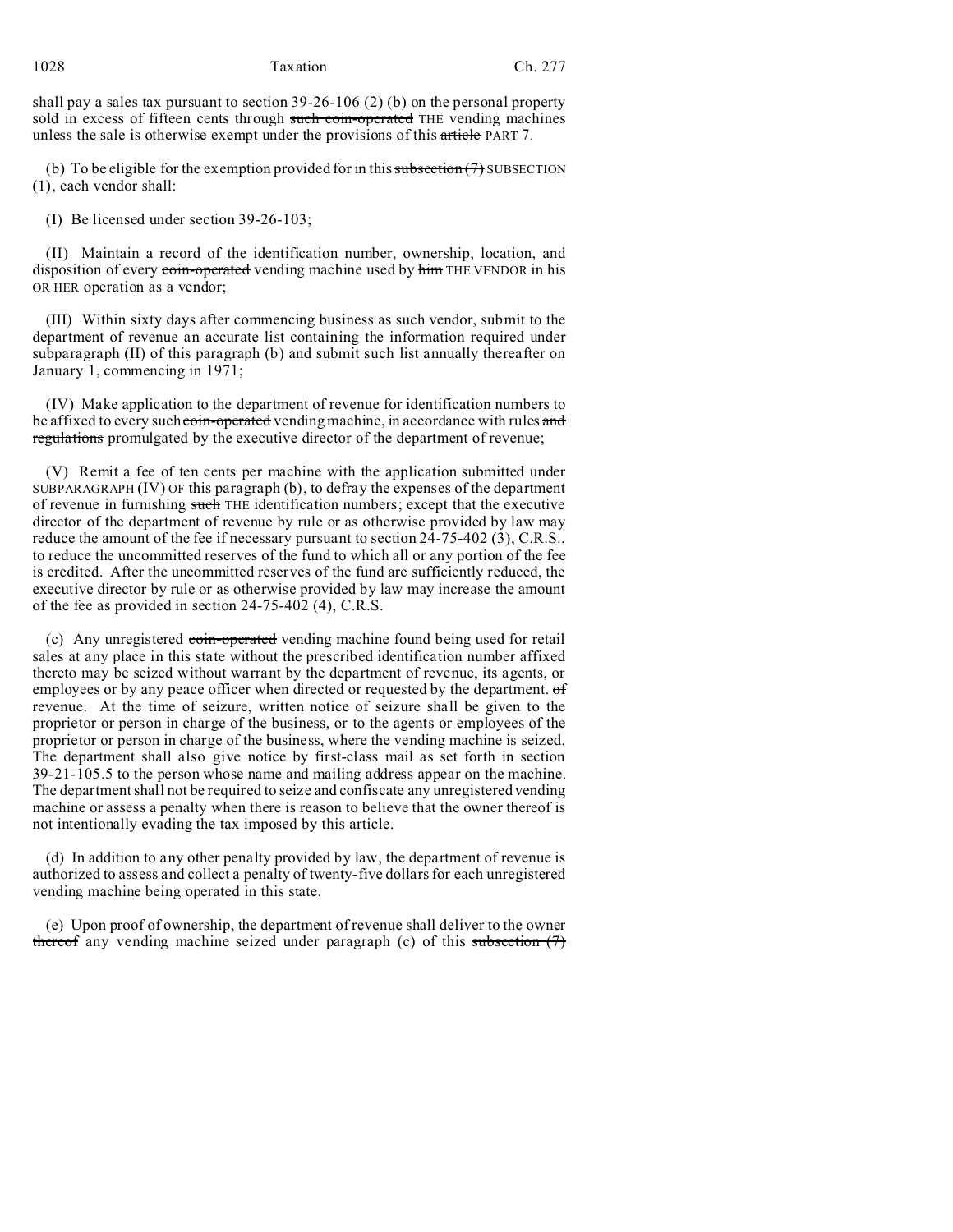SUBSECTION (1) after payment of the twenty-five-dollar penalty and seizure costs, if the owner is liable therefor, and upon registration of the machine. At the expiration of sixty days after the date of notice, any unregistered vending machine and the contents therein still in the possession of the department of revenue may be sold at public sale to the highest bidder, but, prior to any such sale, ten days' notice of the sale shall be given by first-class mail as set forth in section 39-21-105.5 to those entitled to notice under paragraph (c) of this subsection  $(7)$  SUBSECTION  $(1)$ .

(2) **[Formerly 39-26-114 (7.5)]** On or AND after January 1, 2000, all sales and purchases of food, as defined in section 39-26-102 (4.5), by or through vending machines shall be exempt from taxation under THE PROVISIONS OF PART 1 OF this part 1 ARTICLE.

(3) **[Formerly 39-26-203 (1) (jj)]** On or AND after January 1, 2000, to the storage, use, or consumption of food, as defined in section 39-26-102 (4.5), purchased by or through vending machines SHALL BE EXEMPT FROM TAXATION UNDER THE PROVISIONS OF PART 2 OF THIS ARTICLE.

**39-26-715. Fuel and oil.** (1) (a) THE FOLLOWING SHALL BE EXEMPT FROM TAXATION UNDER THE PROVISIONS OF PART 1 OF THIS ARTICLE:

(I) **[Formerly 39-26-114 (1) (a) (VII)]** All commodities which THAT are taxed under the provisions of article 27 of this title; and all commodities which THAT are taxed under said provisions and the tax is refunded; and all sales and purchases of aviation fuel upon which no Colorado sales tax was in fact collected and retained prior to July 1, 1963; except that aviation fuel used in turbo-propeller or jet engine aircraft and upon which a sales tax was collected prior to January 1, 1989, shall not be exempt.

(II) **[Formerly 39-26-114 (1) (a) (XXI)]** Effective July 1, 1980, all sales and purchases of electricity, coal, wood, gas, fuel oil, or coke sold, but not for resale, to occupants of residences, whether owned, leased, or rented by said occupants, for the purpose of operating residential fixtures and appliances which THAT provide light, heat, and power for such residences. For the purposes of this subparagraph (XXI) SUBPARAGRAPH (II), "gas" includes natural, manufactured, and liquefied petroleum gas.

(b) **[Formerly 39-26-114 (1) (a) (VII)]** Based upon reports submitted by retailers pursuant to the provisions of this part 1 OF THIS ARTICLE, the department of revenue shall compile a monthly report showing the amount of sales taxes collected on aviation fuel used in turbo-propeller or jet engine aircraft during the previous month by each retailer. Such THE monthly report shall be transmitted to the AERONAUTICS division of aeronautics created in section 43-10-103, C.R.S., for use by the division in distributing moneys in the aviation fund in accordance with section 43-10-110, C.R.S.

(2) THE FOLLOWING SHALL BE EXEMPT FROM TAXATION UNDER THE PROVISIONS OF PART 2 OF THIS ARTICLE:

(a) **[Formerly 39-26-203 (1) (c)]** (I)  $T<sub>o</sub>$  The storage, use, or consumption of gasoline that is taxed under the provisions of part 1 of article 27 of this title and to all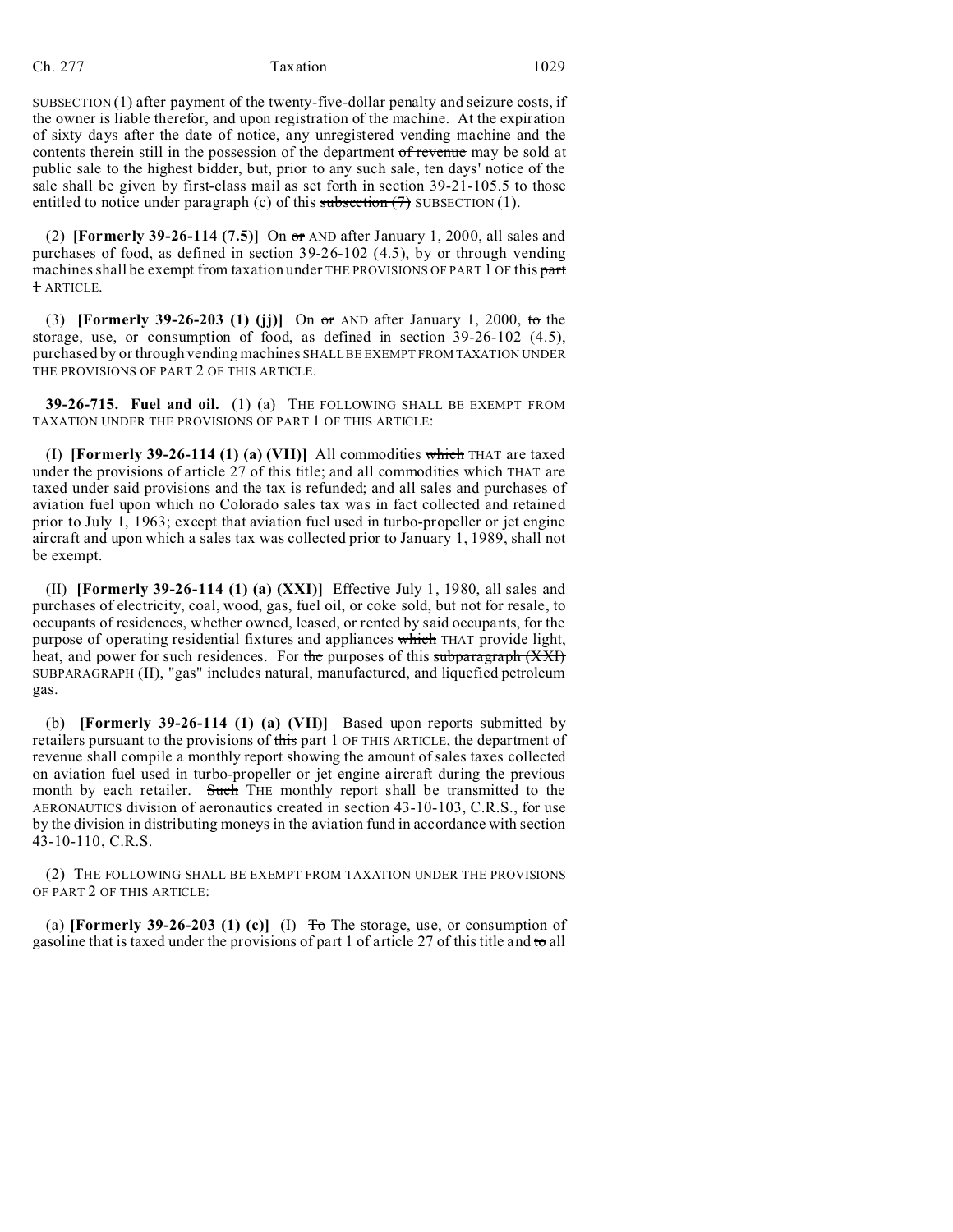## 1030 Taxation Ch. 277

gasoline that is taxed under said provisions and the tax on which is refunded and to special fuel, as defined in section 39-27-101 (29), used for the operation of farm vehicles when the same are being used on farms or ranches; except that aviation fuel used in turbo-propeller or jet engine aircraft and upon which a tax was collected pursuant to the provisions of this part 2 OF THIS ARTICLE prior to January 1, 1989, shall not be exempt.

(II) Based upon reports submitted by users or consumers pursuant to the provisions of this part 2 OF THIS ARTICLE, the department of revenue shall compile a monthly report showing the amount of use taxes collected on aviation fuel used in turbo-propeller or jet engine aircraft during the previous month by each user or consumer. Such THE monthly report shall be transmitted to the AERONAUTICS division of aeronautics created in section 43-10-103, C.R.S., for use by the division in distributing moneys in the aviation fund in accordance with section 43-10-110, C.R.S.

(b) **[Formerly 39-26-203 (1) (g)]**  $\overline{f}$  The storage, use, or consumption of electricity, coal, coke, fuel oil, steam, nuclear fuel, or gas for use in processing, manufacturing, mining, refining, irrigation, building construction, telegraph, telephone, and radio communication, street and railroad transportation services, and all industrial uses.

(c) **[Formerly 39-26-203 (1) (z)]** Effective July 1, 1980, to the storage, use, or consumption of electricity, coal, wood, gas, fuel oil, or coke sold, but not for resale, to any occupant of a residence, whether owned, leased, or rented by the occupant, for the purpose of operating fixtures or appliances which THAT provide light, heat, or power for the residence. For the purposes of this paragraph (z) PARAGRAPH (c), "gas" includes natural, manufactured, and liquefied petroleum gas.

(3) **[Formerly 39-26-114 (13)]** In any case in which a sales tax has been imposed under this part 1 OF THIS ARTICLE on lubricating oil used other than in motor vehicles, the purchaser thereof shall be entitled to a refund equal to the amount of the state sales tax paid on that portion of the sale price thereof which THAT is attributable to the federal excise tax imposed on the sale of such lubricating oil. In any case in which a use tax has been imposed under part 2 of this article on lubricating oil used other than in motor vehicles, the payer of such tax is entitled to a refund equal to the amount of such use tax paid on that portion of the amount upon which the use tax was imposed which THAT is attributable to the federal excise tax paid on such lubricating oil. The refund allowed under this subsection  $(13)$  SUBSECTION (3) shall be paid by the executive director OF THE DEPARTMENT OF REVENUE upon receiving evidence that the purchaser has received under section 6424 of the federal "Internal Revenue Code of 1986", as from time to time amended, a refund of the federal excise tax paid on the sale of such lubricating oil. The claim for a refund shall be made upon such forms as shall be prescribed and furnished by the executive director, which forms shall contain such information as the executive director may prescribe.

**39-26-716. Agriculture and livestock - special fuels - definitions.** (1) **[Formerly 39-26-114 (21) (b) and 39-26-203 (1) (kk) (II)]** For purposes of this subsection  $(21)$  SECTION, UNLESS THE CONTEXT OTHERWISE REQUIRES:

(a) "Agricultural compounds" means: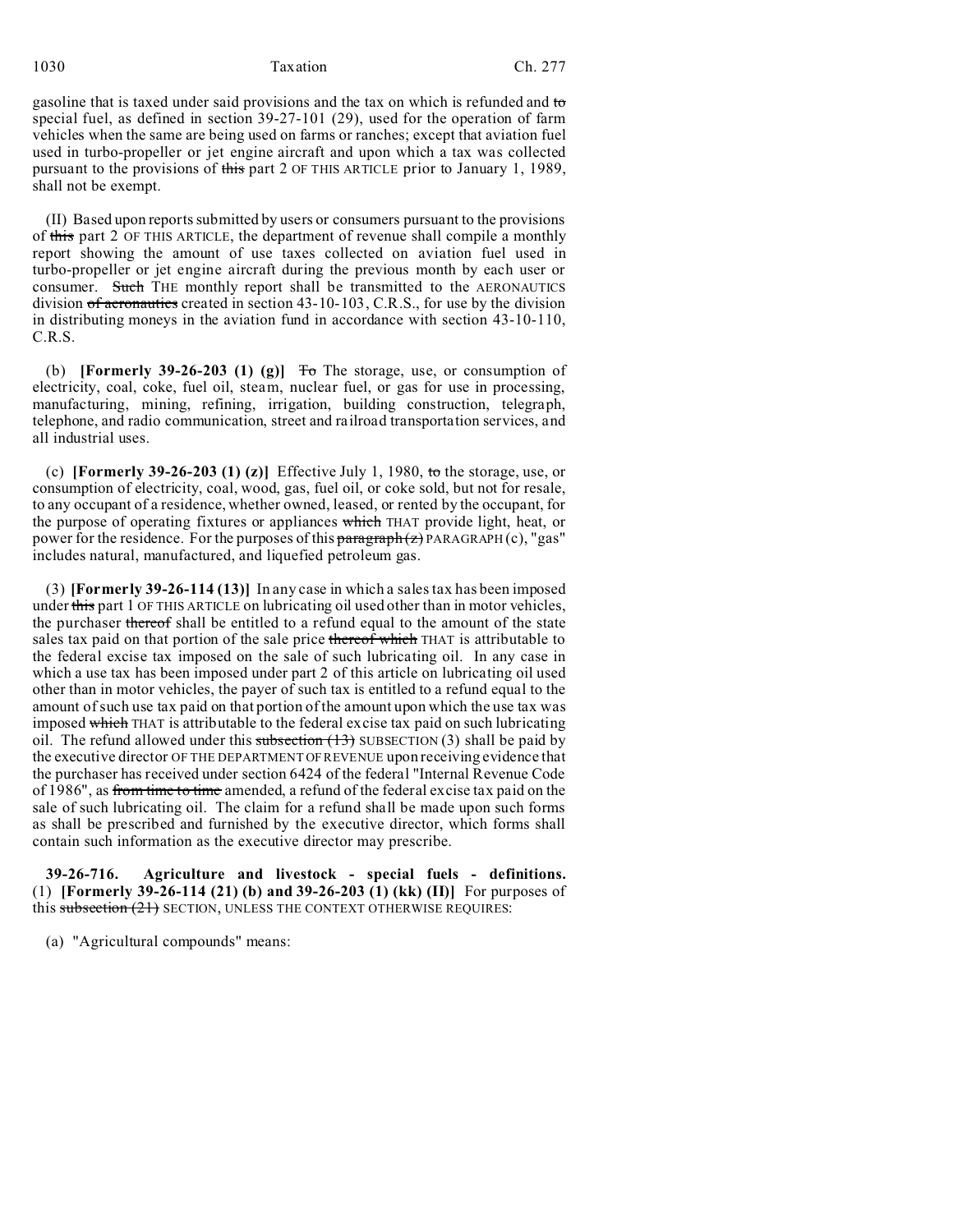(I) Insecticides, fungicides, growth-regulating chemicals, enhancing compounds, vaccines, and hormones;

(II) Drugs, whether dispensed in accordance with a prescription or not, that are used for the prevention or treatment of disease or injury in livestock; and

(III) Animal pharmaceuticals that have been approved by the food and drug administration.

(b) **[Formerly 39-26-114 (20) (b) (I) and 39-26-203 (1) (hh) (I)]** For purposes of this subsection  $(20)$ : "Attachments" means any equipment or machinery added to an exempt farm tractor or implement of husbandry that aids or enhances the performance of such tractor or implement.

(c) **[Formerly 39-26-114 (20) (b) (II) and 39-26-203 (1) (hh) (II)]** "Farm equipment" means ANY farm tractors TRACTOR, as defined in section 42-1-102 (33), C.R.S., implements ANY IMPLEMENT of husbandry, as defined in section 42-1-102 (44), C.R.S., and irrigation equipment having a per unit purchase price of at least one thousand dollars. "Farm equipment" also includes, regardless of purchase price, attachments and bailing wire, binders twine, and surface wrap used primarily and directly in any farm operation. On and after July 1, 2000, "farm equipment" also includes, regardless of purchase price, parts that are used in the repair or maintenance of the farm equipment described in this subparagraph (II) PARAGRAPH (c), all shipping pallets, crates, or aids paid for by a farm operation, and aircraft designed or adapted to undertake agricultural applications. On and after July 1, 2001, "farm equipment" also includes, regardless of purchase price, dairy equipment. For purposes of this subsection (20) EXCEPT FOR SHIPPING PALLETS, CRATES, OR AIDS USED IN THE TRANSFER OR SHIPPING OF AGRICULTURAL PRODUCTS, "FARM EQUIPMENT" DOES NOT INCLUDE:

(I) VEHICLES SUBJECT TO THE REGISTRATION REQUIREMENTS OF SECTION 42-3-103, C.R.S., REGARDLESS OF THE PURPOSE FOR WHICH SUCH VEHICLES ARE USED;

(II) MACHINERY, EQUIPMENT, MATERIALS, AND SUPPLIES USED IN A MANNER THAT IS INCIDENTAL TO A FARM OPERATION;

(III) MAINTENANCE AND JANITORIAL EQUIPMENT AND SUPPLIES; AND

(IV) TANGIBLE PERSONAL PROPERTY USED IN ANY ACTIVITY OTHER THAN FARMING, SUCH AS OFFICE EQUIPMENT AND SUPPLIES AND EQUIPMENT AND SUPPLIES USED IN THE SALE OR DISTRIBUTION OF FARM PRODUCTS, RESEARCH, OR TRANSPORTATION.

(d) **[Formerly 39-26-114 (20) (b) (II) and 39-26-203 (1) (hh) (II)]** "Dairy equipment" means any item that is used at a farm dairy in connection with the production of raw milk and not at a commercial dairy in connection with the production of pasturized, separated milk products for retail sale, including, without limitation, milking claws, shells, inflators, pulsators, meters, cow identification systems, transponders, automatic takeoffs, piping, receiver jars, pumps, filter assemblies, milk containment tanks, cooling compressors, wash vats, clean in place assemblies, wash lines, wash control units, pulsator controls, milking system controls,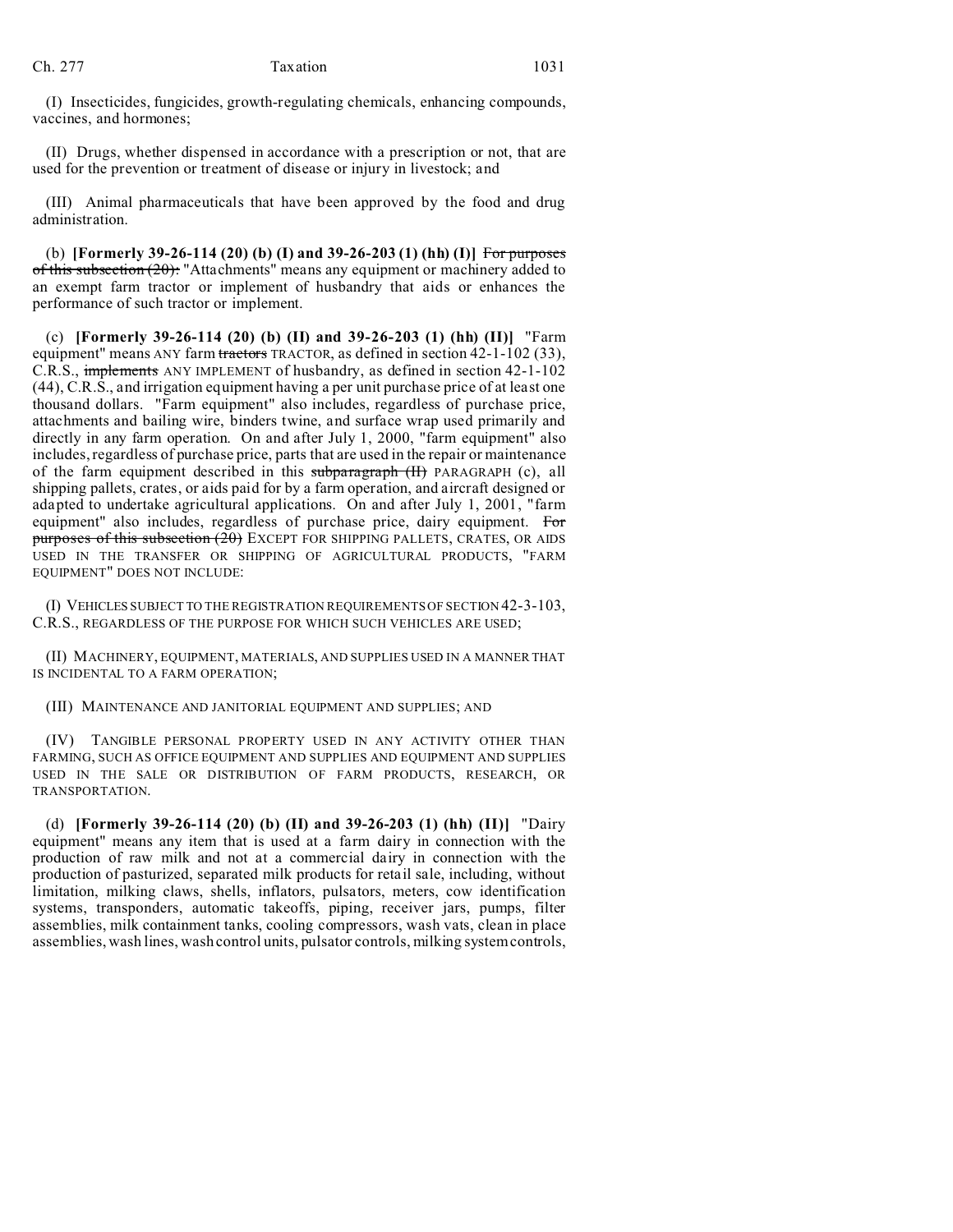1032 Taxation Ch. 277

programmable logical control systems, vacuum pumps, vacuum distribution tanks, backflush and related valves, rubber and similar hoses, rubber and similar gaskets, and any other similar or related item used in any farm dairy facility or farm dairy operation or in the production of raw milk, regardless of whether or not the item has become a fixture. To the extent the farm dairy is also involved in the production of pasturized, separated milk products for retail sale, only the equipment used exclusively in the production of raw milk constitutes dairy equipment for purposes of this subsection (20) Except for shipping pallets, crates, or aids used in the transfer or shipping of agricultural products, "farm equipment" does not include: SECTION.

 $(A)$  Vehicles subject to the registration requirements of section 42-3-103, C.R.S., regardless of the purpose for which such vehicles are used;

(B) Machinery, equipment, materials, and supplies used in a manner that is incidental to a farm operation;

(C) Maintenance and janitorial equipment and supplies; and

(D) Tangible personal property used in any activity other than farming, such as office equipment and supplies and equipment and supplies used in the sale or distribution of farm products, research, or transportation.

(e) **[Formerly 39-26-114 (20) (b) (III) and 39-26-203 (1) (hh) (III)]** "Farm operation" means the production of any of the following products for profit, including, but not limited to, a business that hires out to produce or harvest such products:

(I) Agricultural, viticultural, fruit, and vegetable products;

- (II) Livestock, as defined in section 39-26-102 (5.5);
- (III) Milk;
- (IV) Honey; and
- (V) Poultry and eggs.

(2) THE FOLLOWING SHALL BE EXEMPT FROM TAXATION UNDER THE PROVISIONS OF PART 1 OF THIS ARTICLE:

(a) **[Formerly 39-26-114 (1) (a) (XV)]** The sale of special fuel, as defined in section 39-27-101 (29), used for the operation of farm vehicles when such vehicles are being used on farms and ranches.

(b) **[Formerly 39-26-114 (20) (a) (I)]** All sales and purchases of farm equipment; shall be exempt from taxation under this part 1.

(c) **[Formerly 39-26-114 (20) (a) (II)]** (I) Any farm equipment under lease or contract, shall be exempt from taxation under this part 1 if the fair market value of such THE equipment is at least one thousand dollars and the equipment is rented or leased for use primarily and directly in any farm operation.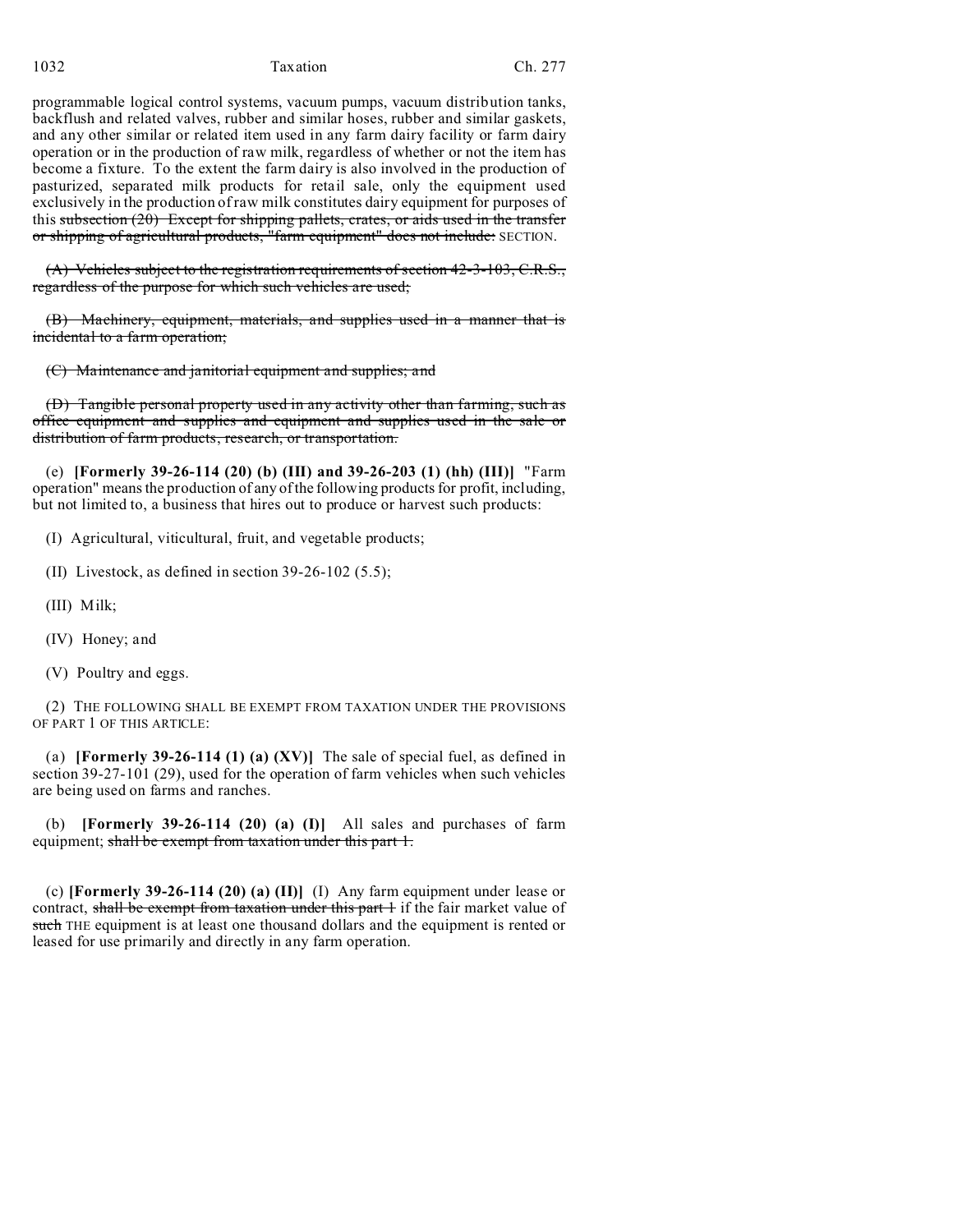(II) The lessor or seller of such farm equipment shall obtain a signed affidavit from the lessee, renter, or purchaser affirming that the farm equipment will be used primarily and directly in a farm operation.

(d) **[Formerly 39-26-114 (21) (a)]** All sales and purchases of agricultural compounds to be consumed by, administered to, or otherwise used in caring for livestock and all sales and purchases of semen for agricultural or ranching purposes; shall be exempt from taxation under this part 1. AND

(e) **[Formerly 39-26-114 (23)]** All sales and purchases of pesticides that are registered by the commissioner of agriculture for use in the production of agricultural and livestock products pursuant to the provisions of the "Pesticide Act", article 9 of title 35, C.R.S., and offered for sale by dealers licensed to sell such pesticides pursuant to section 35-9-115, C.R.S. shall be exempt from taxation under this part 1.

(3) THE FOLLOWING SHALL BE EXEMPT FROM TAXATION UNDER THE PROVISIONS OF PART 2 OF THIS ARTICLE:

(a) **[Formerly 39-26-203 (1) (h)]**  $\overline{r}$  The storage and use of neat cattle, sheep, lambs, swine, and goats within this state, or to the storage and use within this state of mares and stallions kept, held, and used for breeding purposes only;

(b) **[Formerly the introductory portion to 39-26-203 (1) (hh)]**  $\overline{\text{To}}$  The storage, use, or consumption of farm equipment;

(c) **[Formerly 39-26-203 (1) (ii)]** (I) To Any farm equipment under lease or contract if the fair market value of such equipment is at least one thousand dollars and the equipment is rented or leased for storage, use, or consumption primarily and directly in any farm operation.

(II) The lessor shall obtain a signed affidavit from the lessee or renter affirming that the farm equipment will be stored, used, or consumed primarily and directly in a farm operation.

(d) **[Formerly 39-26-203 (1) (kk) (I)]**  $\overline{f}$  The storage, use, or consumption of agricultural compounds to be consumed by, administered to, or otherwise used in caring for livestock  $\sigma$  AND semen used for agricultural or ranching purposes; AND

(e) **[Formerly 39-26-203 (1) (mm)]** To The storage, use, or consumption of pesticides that are registered by the commissioner of agriculture for use in the production of agricultural and livestock products pursuant to the provisions of the "Pesticide Act", article 9 of title 35, C.R.S., and offered for sale by dealers licensed to sell such pesticides pursuant to section 35-9-115, C.R.S.

(4) THE FOLLOWING SHALL BE EXEMPT FROM TAXATION UNDER THE PROVISIONS OF PARTS 1 AND 2 OF THIS ARTICLE:

(a) **[Formerly 39-26-114 (5)]** All sales and purchases of livestock, all sales and purchases of live fish for stocking purposes, and all farm close-out sales shall be exempt from taxation under this part 1, and the storage, use, or consumption of such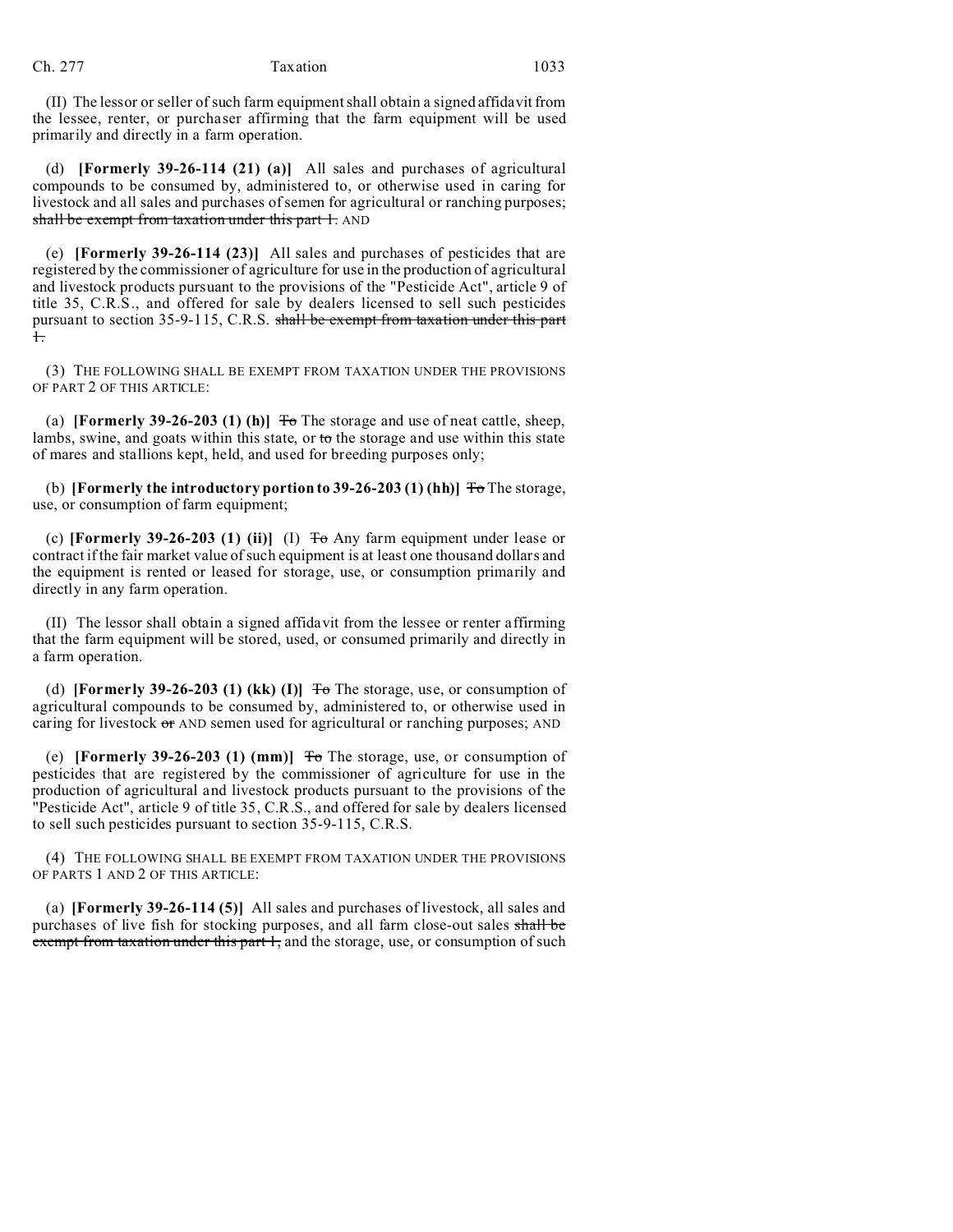property; shall be exempt from taxation under part 2 of this article.

(b) **[Formerly 39-26-114 (6)]** All sales and purchases of feed for livestock, all sales and purchases of seeds, and all sales and purchases of orchard trees shall be exempt from taxation under this part 1, and the storage, use, or consumption of such property; shall be exempt from taxation under part 2 of this article. AND

(c) **[Formerly 39-26-114 (8)]** All sales and purchases of straw and other bedding for use in the care of livestock or poultry shall be exempt from taxation under this part 1; and the storage, use, or consumption of straw and other bedding for use in the care of livestock or poultry. shall be exempt from taxation under part 2 of this article.

**39-26-717. Drugs and medical and therapeutic devices.** (1) THE FOLLOWING SHALL BE EXEMPT FROM TAXATION UNDER THE PROVISIONS OF PART 1 OF THIS ARTICLE:

(a) **[Formerly 39-26-114 (1) (a) (V) (A)]** All sales of drugs dispensed in accordance with a prescription, all sales of insulin in all its forms dispensed pursuant to the direction of a licensed physician, all sales of glucose useable for treatment of insulin reactions, all sales of urine- and blood-testing kits and materials, all sales of insulin measuring and injecting devices, including hypodermic syringes and needles, all sales of prosthetic devices, all sales of wheelchairs and hospital beds, all sales of drugs or materials when furnished by a doctor as part of professional services provided to a patient, and all sales of corrective eyeglasses, contact lenses, or hearing aids;

(b) **[Formerly 39-26-114 (1) (a) (V) (B)]** When sold in accordance with a written recommendation from a licensed doctor, all sales of therapeutic devices, appliances, or related accessories, with a retail value of more than one hundred dollars, which THAT are sold to correct or treat a human physical disability or surgically created abnormality; AND

(c) **[Formerly 39-26-114 (1) (a) (V) (C)]** All sales of therapeutic devices, appliances, or related accessories, with a retail value of one hundred dollars or less, which THAT are sold to correct or treat a human physical disability or surgically created abnormality.

**39-26-718. Charitable organizations.** (1) THE FOLLOWING SHALL BE EXEMPT FROM TAXATION UNDER THE PROVISIONS OF PART 1 OF THIS ARTICLE:

(a) **[Formerly 39-26-114 (1) (a) (II)]** All sales made to charitable organizations, in the conduct of their regular charitable functions and activities; except that any veterans' organization that qualifies as a charitable organization pursuant to section 39-26-102 (2.5) shall be exempt from taxation under the provisions of this part 1 OF THIS ARTICLE only for the purpose of sponsoring a special event, meeting, or other function in the state of Colorado that is not part of such THE organization's regular activities in the state; AND

(b) **[Formerly 39-26-114 (18)]** (I) Effective July 1, 1995, all occasional sales by a charitable organization. shall be exempt from taxation under this part 1.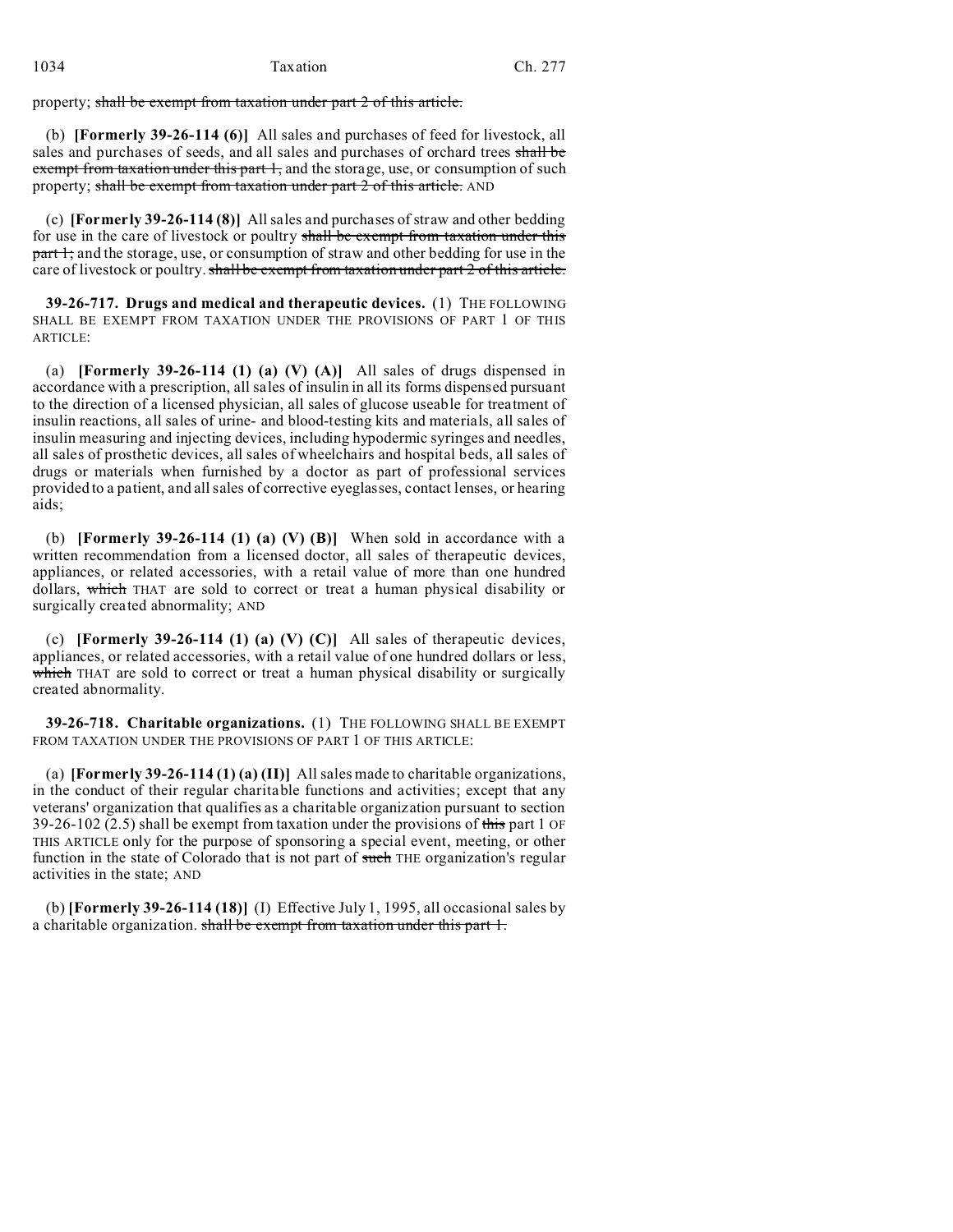(II) For purposes of this subsection  $(18)$  PARAGRAPH (b), "occasional sales" means retail sales of tangible personal property, including concessions, for fund-raising purposes if:

(A) The sale of tangible personal property or concessions by the charitable organization takes place no more than twelve days, whether consecutive or not, during any one calendar year;

(B) The funds raised by the charitable organization through these sales are retained by the organization to be used in the course of the organization's charitable service; and

(C) The funds raised by the charitable organization through these sales do not exceed twenty-five thousand dollars during any one calendar year.

**39-26-719. Motor vehicles.** (1) **[Formerly 39-26-114 (22)]** (a) THERE SHALL BE EXEMPT FROM TAXATION UNDER THE PROVISIONS OF PART 1 OF THIS ARTICLE the sale of any motor vehicle, power source for any motor vehicle, or parts used for converting the power source for any motor vehicle, if the gross vehicle weight rating of the motor vehicle is greater than ten thousand pounds and if the motor vehicle, power source, or parts used for converting the power source are certified by the federal environmental protection agency or any state as provided in the "Federal Clean Air Act" as meeting an emission standard equal to or more stringent than the low-emitting vehicle emission standard. shall be exempt from taxation under the provisions of this part 1.

(b) For purposes of this subsection  $(22)$  SUBSECTION (1), unless the context otherwise requires:

(I) "Motor vehicle" shall have the same meaning as set forth in section 39-22-516  $(2.5)$  (a) (III).

(II) "Parts used for converting" shall mean the wiring, fuel lines, engine coolant system, fuel storage containers, fuel control system, and other components associated with reducing the emissions characteristics of an engine or motor.

(III) "Power source" shall have the same meaning as set forth in section 39-22-516  $(2.5)$  (a) (V).

(2) THE FOLLOWING SHALL BE EXEMPT FROM TAXATION UNDER THE PROVISIONS OF PART 2 OF THIS ARTICLE:

(a) **[Formerly 39-26-203 (1) (m)]**  $\overline{\text{To}}$  The storage,  $\overline{\text{or}}$  use, OR CONSUMPTION of a motor vehicle, if the owner is or was, at the time of purchase, a nonresident of Colorado and he THE OWNER purchased the vehicle outside of this state for use outside this state and actually so used it for a substantial and primary purpose for which it was acquired and he THE OWNER registered, titled, and licensed said motor vehicle outside of Colorado.

(b) **[Formerly 39-26-203 (1) (ll)]** (I)  $\overline{\text{To}}$  The storage, use, or consumption of a motor vehicle, power source for a motor vehicle, and parts used for converting the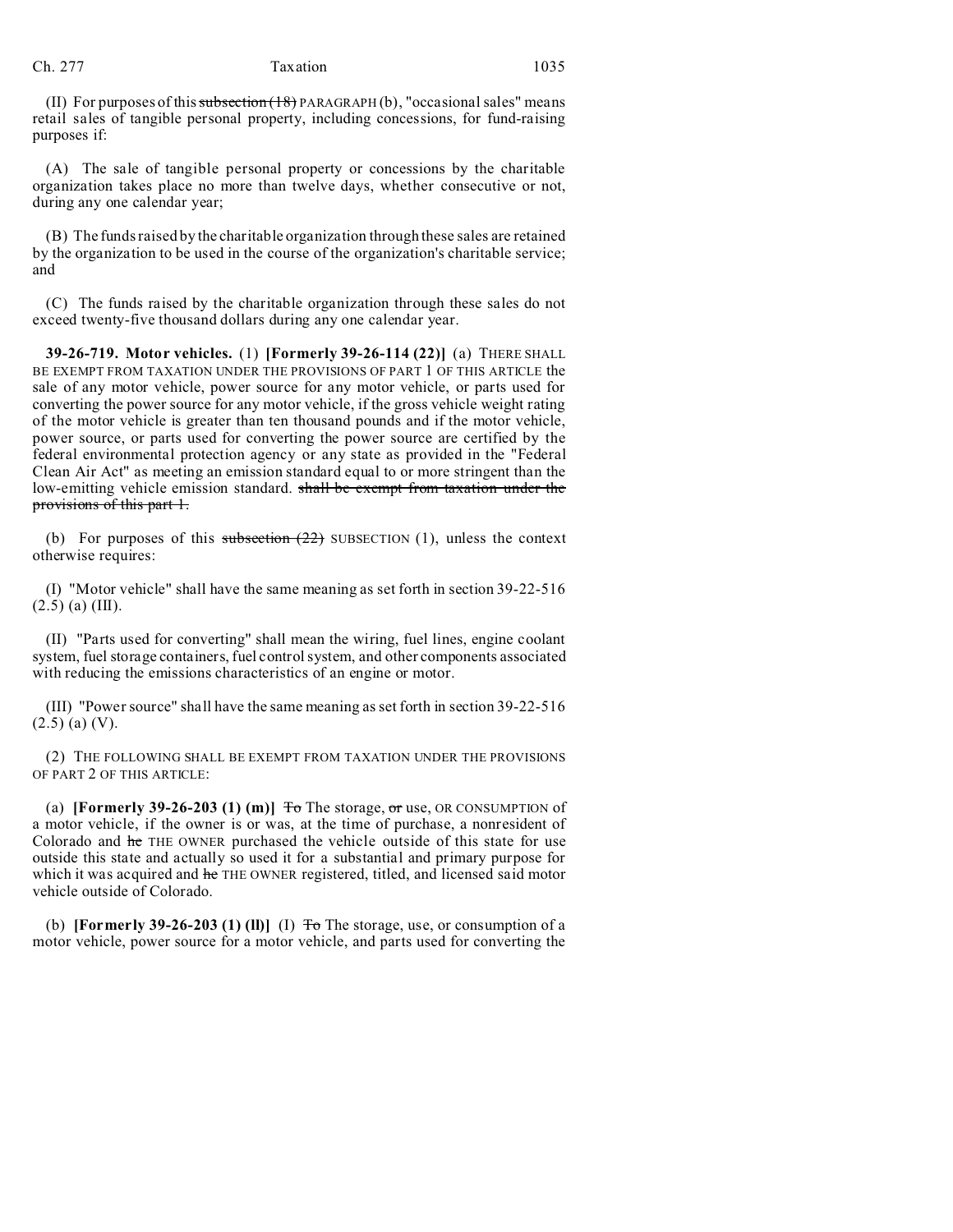1036 Taxation Ch. 277

power source of a motor vehicle, if the gross vehicle weight rating of the motor vehicle is greater than ten thousand pounds and if the motor vehicle, power source, or parts used for converting the power source are certified by the federal environmental protection agency or any state as provided in the "Federal Clean Air Act" as meeting an emission standard equal to or more stringent than the low-emitting vehicle emission standard.

(II) For purposes of this paragraph (ll) PARAGRAPH (b), unless the context otherwise requires:

(A) "Motor vehicle" shall have the same meaning as set forth in section 39-22-516  $(2.5)$  (a) (III).

(B) "Parts used for converting" shall mean the wiring, fuel lines, engine coolant system, fuel storage containers, fuel control system, and other components associated with reducing the emissions characteristics of an engine or motor.

(C) "Power source" shall have the same meaning as set forth in section 39-22-516 (2.5) (a) (V).

**39-26-720. Bingo equipment.** (1) **[Formerly 39-26-114 (24)]** All sales of equipment, as defined in section 12-9-102 (5), C.R.S., to a bingo-raffle licensee, as defined in section 12-9-102 (1.2), C.R.S., shall be exempt from taxation under PART 1 OF this part 1 ARTICLE.

(2) **[Formerly 39-26-203 (1) (nn)]** To The storage, use, or consumption of equipment, as defined in section 12-9-102 (5), C.R.S., by a bingo-raffle licensee, as defined in section 12-9-102 (1.2), C.R.S., SHALL BE EXEMPT FROM TAXATION UNDER PART 2 OF THIS ARTICLE.

**39-26-721. Manufactured homes.** (1) **[Formerly 39-26-114 (10)]** Forty-eight percent of the purchase price of factory-built housing, as such housing is defined in section 24-32-3302 (10), C.R.S., shall be exempt from taxation under this part 1 OF THIS ARTICLE; except that the entire purchase price in any subsequent sale of a manufactured home, as such vehicle is defined in section 42-1-102 (106) (b), C.R.S., after such manufactured home has been once subject to the payment of sales tax by virtue of section 39-26-113, shall be exempt from taxation under this part 1 OF THIS ARTICLE.

(2) **[Formerly 39-26-203 (1) (0)]**  $\overline{f}$  The storage, use, or consumption of a manufactured home, as such vehicle is defined in section 42-1-102 (106) (b), C.R.S., after such manufactured home has been once subject to the payment of use tax by virtue of section 39-26-208, SHALL BE EXEMPT FROM TAXATION UNDER THE PROVISIONS OF PART 2 OF THIS ARTICLE.

**SECTION 3.** 29-2-105 (1) (d), Colorado Revised Statutes, is amended to read:

**29-2-105. Contents of sales tax ordinances and proposals.** (1) The sales tax ordinance or proposal of any incorporated town, city, or county adopted pursuant to this article shall be imposed on the sale of tangible personal property at retail or the furnishing of services, as provided in paragraph (d) of this subsection (1). Any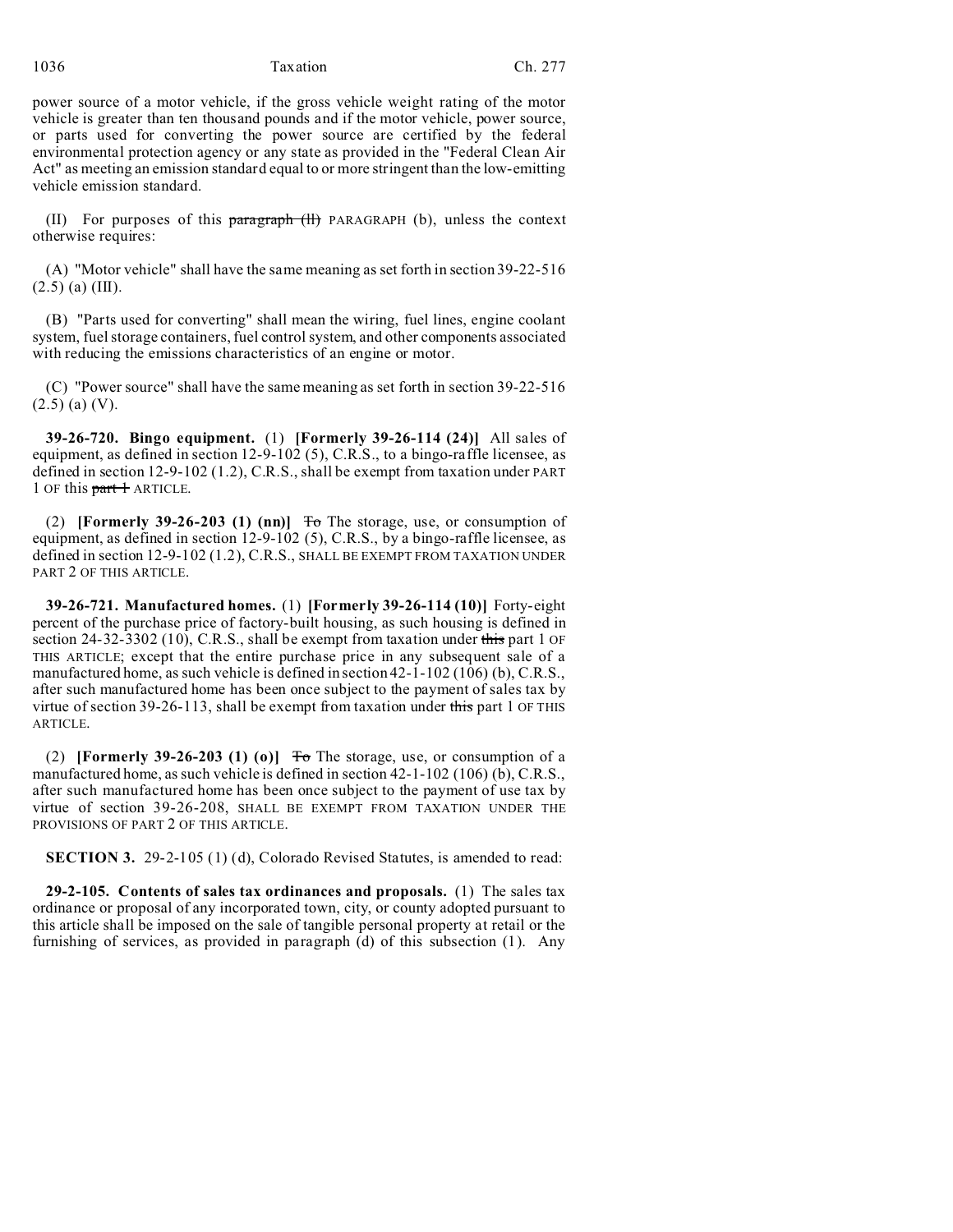countywide or incorporated town or city sales tax ordinance or proposal shall include the following provisions:

(d) A provision that the tangible personal property and services taxable pursuant to this article shall be the same as the tangible personal property and services taxable pursuant to section 39-26-104, C.R.S., except as otherwise provided in this paragraph (d). The tangible personal property and services taxable pursuant to this article are subject to the same SALES TAX exemptions as those specified in section 39-26-114 PART 7 OF ARTICLE 26 OF TITLE 39, C.R.S., except the exemption allowed by section 39-26-114 (11) SECTION 39-26-709 (1), C.R.S., for purchases of machinery or machine tools, the exemption of sales and purchases of those items in section  $39-26-114$  (1) (a)  $(XXI)$  SECTION 39-26-715 (1) (a) (II), C.R.S., the exemption for sales of food specified in section 39-26-114  $(1)(a)(XX)$  SECTION 39-26-707 (1)(e), C.R.S., the exemption for vending machine sales of food set forth in section  $39-26-114$   $(7.5)$  SECTION 39-26-714 (2), C.R.S., the exemption for occasional sales by a charitable organization set forth in section 39-26-114 (18) SECTION 39-26-718 (1) (b), C.R.S., the exemption for sales and purchases of farm equipment and farm equipment under lease or contract specified in section 39-26-114 (20) SECTION  $39-26-716$  (2) (b) AND (2) (c), C.R.S., and the exemption for sales of low-emitting motor vehicles, power sources, or parts used for converting such power sources as specified in section  $39-26-114$  (22) SECTION 39-26-719 (1), C.R.S. Sales of food, as defined in section 39-26-102 (4.5), C.R.S., exempted from the state sales tax pursuant to section  $39-26-114$  (1) (a)  $(XX)$  SECTION 39-26-707 (1) (e), C.R.S., vending machine sales of food as described in section  $39-26-114$   $(7.5)$  SECTION 39-26-714 (2), C.R.S., sales and purchases of those items exempted from the state sales tax pursuant to section  $39-26-114$  (1) (a) (XXI) SECTION 39-26-715 (1) (a) (II), C.R.S., purchases of machinery or machine tools as provided in section  $39-26-114$  (11) SECTION 39-26-709 (1), C.R.S., occasional sales by a charitable organization as provided in section  $39-26-114$  (18) SECTION 39-26-718 (1) (b), C.R.S., sales and purchases of farm equipment or farm equipment under lease or contract exempted from the state sales tax pursuant to section 39-26-114 (20) SECTION 39-26-716 (2) (b) AND (2) (c), C.R.S., or sales of low-emitting motor vehicles, power sources, or parts used for converting such power sources as specified in section  $39-26-114$  (22) SECTION 39-26-719 (1), C.R.S., may be exempted from said town, city, or county sales tax only by the express inclusion of such exemption either at the time of adoption of the initial sales tax ordinance or resolution or by amendment thereto. Any such amendment shall be adopted in the same manner as the initial ordinance or resolution. In the absence of an express provision for the exemption for sales of food, as defined in section 39-26-102 (4.5), C.R.S., or for the exemption of vending machine sales of food as provided in section 39-26-114 (7.5) SECTION 39-26-714 (2), C.R.S., or for the exemption of purchases of machinery or machine tools as provided in section  $39-26-114(11)$  SECTION 39-26-709 (1), C.R.S., or for the exemption of sales and purchases of those items in section  $39-26-114$  (1)  $(a)$  (XXI) SECTION 39-26-715 (1) (a) (II), C.R.S., or for the exemption of occasional sales by a charitable organization as provided in section  $39-26-114$  (18) SECTION 39-26-718 (1) (b) (I), C.R.S., or exemption of sales and purchases of farm equipment or farm equipment under lease or contract as provided in section  $39-26-114$  (20) SECTION 39-26-716 (2) (b) AND (2) (c), C.R.S., or exemption of sales of low-emitting motor vehicles, power sources, or parts used for converting such power sources as specified in section  $39-26-114$   $(22)$  SECTION 39-26-719 (1), C.R.S., all sales tax ordinances or resolutions, whether adopted prior to, on, or subsequent to July 1, 1979,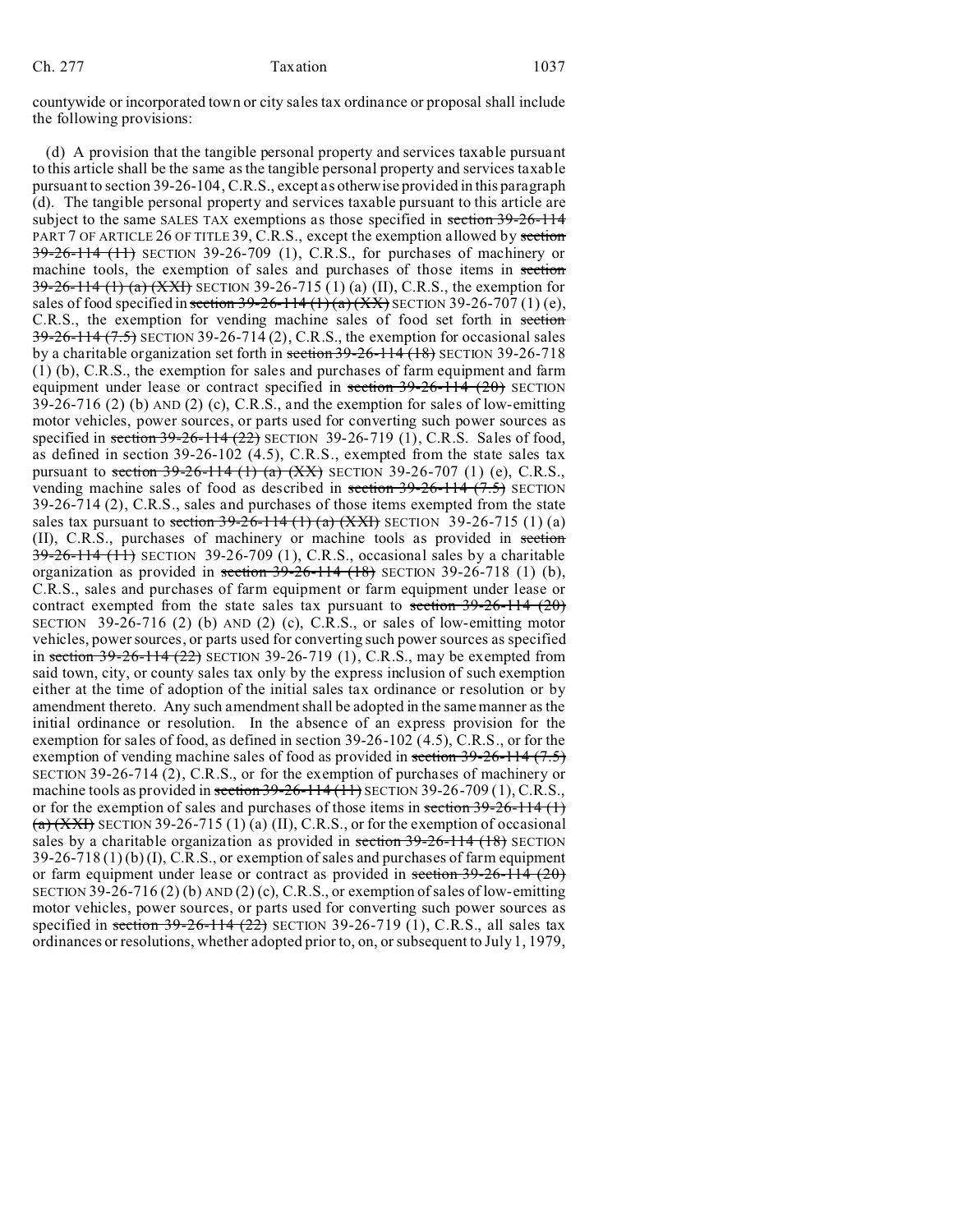#### 1038 Taxation Ch. 277

which provide in substance that the tangible personal property and services taxed shall be the same as the tangible personal property and services taxable pursuant to section 39-26-104, C.R.S., or any predecessor statute, except as otherwise provided in this paragraph (d), and subject to the same SALES TAX exemptions as those specified in section 39-26-114 PART 7 OF ARTICLE 26 OF TITLE 39, C.R.S., or any predecessor statute, shall be construed as imposing or continuing to impose the town, city, or county sales tax on food, as defined in section 39-26-102 (4.5), C.R.S., vending machine sales of food as described in section  $39-26-114$   $(7.5)$  SECTION 39-26-714 (2), C.R.S., purchases of machinery and machine tools as described in section  $39-26-114$  (11) SECTION 39-26-709 (1), C.R.S., sales or purchases of those items described in section  $39-26-114$  (1) (a)  $(XXI)$  SECTION 39-26-715 (1) (a) (II), C.R.S., occasional sales by a charitable organization as described in section 39-26-114 (18) SECTION 39-26-718 (1) (b), C.R.S., sales and purchases of farm equipment and farm equipment under lease or contract as described in section 39-26-114 (20) SECTION 39-26-716 (2) (b) AND (2) (c), C.R.S., and sales of low-emitting motor vehicles, power sources, or parts used for converting such power sources as specified in section  $39-26-114$  (22) SECTION 39-26-719 (1), C.R.S. Any incorporated town, city, or county that adopts or has adopted a sales tax ordinance or resolution pursuant to this article shall levy a sales tax on pesticides that are registered by the commissioner of agriculture for use in the production of agricultural and livestock products pursuant to the provisions of the "Pesticide Act", article 9 of title 35, C.R.S., and offered for sale by dealers licensed to sell such pesticides pursuant to section 35-9-115, C.R.S., notwithstanding the removal of such pesticides from the state sales tax base pursuant to House Bill 99-1381, enacted at the first regular session of the sixty-second general assembly, unless exempted by local ordinance or resolution. Any incorporated town, city, or county that adopts or has adopted a sales tax ordinance or resolution pursuant to this article shall levy a sales tax upon all sales and purchases of parts used in the repair or maintenance of farm equipment, all shipping pallets or aids paid for by a farm operation, and aircraft designed or adapted to undertake agricultural applications, notwithstanding the removal of such items from the state sales tax base pursuant to House Bill 00-1162, enacted at the second regular session of the sixty-second general assembly, unless exempted by local ordinance or resolution. Any incorporated town, city, or county that adopts or has adopted a sales tax ordinance or resolution pursuant to this article shall levy a sales tax upon all sales and purchases of dairy equipment, notwithstanding the removal of such items from the state sales tax base pursuant to House Bill 01-1256, enacted at the first regular session of the sixty-third general assembly, unless exempted by local ordinance or resolution. The regional transportation district may, in its discretion, continue to levy a sales tax on vending machine sales of food as described in section  $39-26-114$   $(7.5)$  SECTION 39-26-714 (2), C.R.S., and on purchases of machinery or machine tools, as provided in section 39-26-114 (11) SECTION 39-26-709 (1), C.R.S.

**SECTION 4.** 29-2-106 (4) (a), Colorado Revised Statutes, is amended to read:

**29-2-106. Collection - administration - enforcement.** (4) (a) The executive director of the department of revenue shall, at no charge, administer, collect, and distribute the sales tax of any home rule municipality, upon request of the governing body of such municipality, if the provisions of the sales tax ordinance of said municipality, other than those provisions relating to local procedures followed in adopting the ordinance and whether or not the ordinance applies the sales tax to the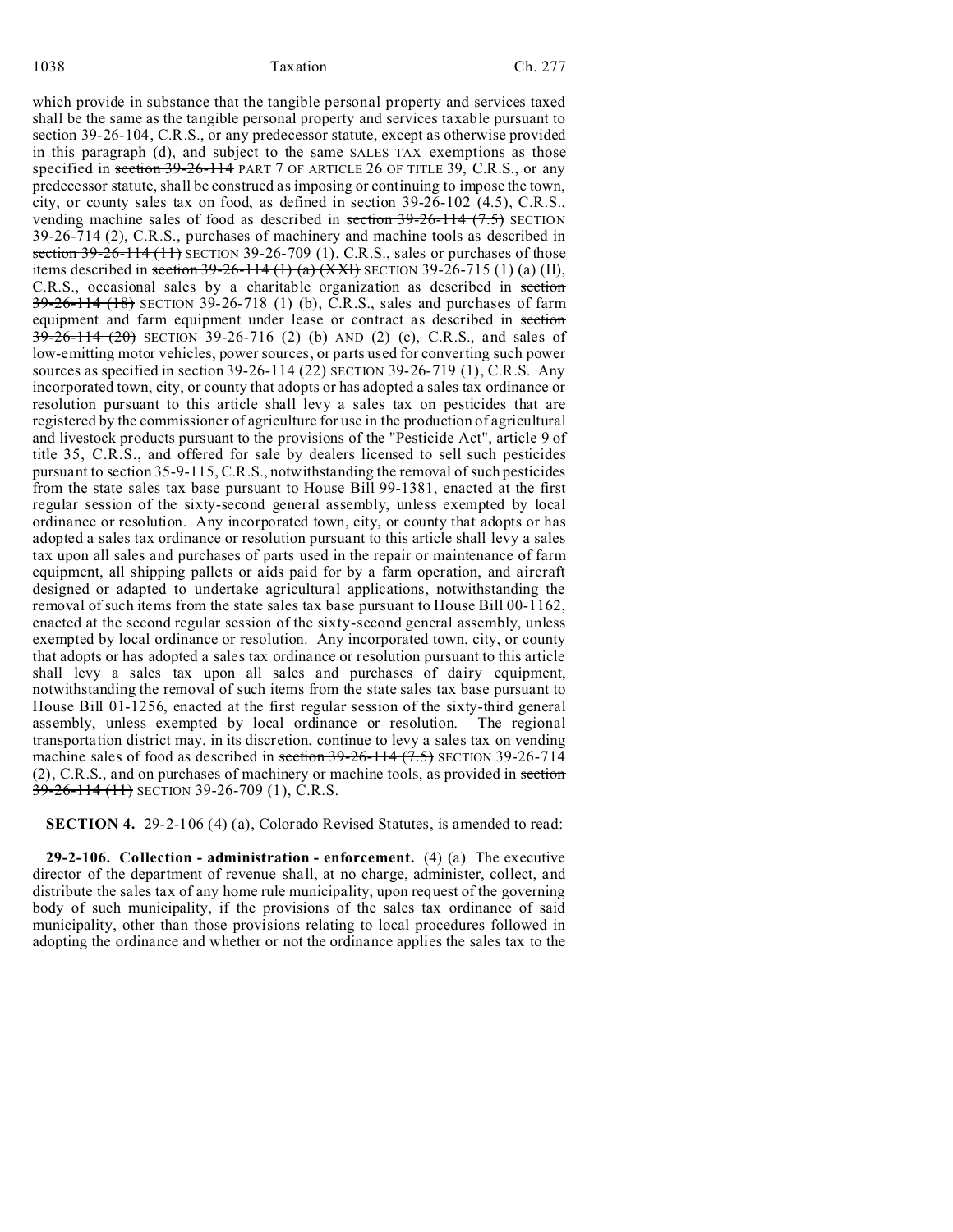sale of food, as defined in section 39-26-102 (4.5), C.R.S., or purchases of machinery or machine tools as provided in section  $39-26-114$  (11) SECTION 39-26-709 (1), C.R.S., or sales or purchases of electricity, coal, wood, gas, fuel oil, or coke as provided in section  $39-26-114 (1) (a) (XXH)$  SECTION 39-26-715 (1) (a) (II), C.R.S., or vending machine sales of food as described in section  $39-26-114$   $(7.5)$  SECTION 39-26-714 (2), C.R.S., or sales or purchases of farm equipment or farm equipment under lease or contract, parts used in the repair or maintenance of farm equipment, all shipping pallets, crates, or aids paid for by a farm operation, as defined in section  $39-26-114$  (20) (b) (III) SECTION 39-26-716 (1) (e), C.R.S., aircraft designed or adapted to undertake agricultural applications, and dairy equipment as provided in section  $39-26-114(20)$  SECTION 39-26-716, C.R.S., or sales of low-emitting motor vehicles, power sources, or parts used for converting such power sources as specified in section  $39-26-114$  ( $22$ ) SECTION 39-26-719 (1), C.R.S., or to pesticides that are registered by the commissioner of agriculture for use in the production of agricultural and livestock products pursuant to the provisions of the "Pesticide Act", article 9 of title 35, C.R.S., and offered for sale by dealers licensed to sell such pesticides pursuant to section 35-9-115, C.R.S., as provided in section 29-2-105 (1) (d), correspond to the requirements of this article for sales taxes imposed by counties, towns, and cities and if no use tax is to be collected by the department except as provided in section 39-26-208, C.R.S. At the time of making such request, said governing body shall certify to the executive director of the department of revenue a true copy of said sales tax ordinance.

**SECTION 5.** 30-20-604.5 (1), Colorado Revised Statutes, is amended to read:

**30-20-604.5. District sales tax.** (1) The board of any county having a population greater than one hundred thousand or of any city that has been authorized to become a city and county pursuant to an amendment to the state constitution that has been approved by the registered electors of the state of Colorado and that subsequently becomes a city and county, regardless of population, for the purpose of funding all or a portion of the cost of any improvements constructed or transportation services provided pursuant to section  $30-20-603$  (1) (a), (1) (a.5), and (1) (c), may levy a sales tax throughout the district upon every transaction or other incident with respect to which a sales tax is authorized pursuant to section 29-2-105, C.R.S.; except that such tax may be levied only upon those transactions specified in section 39-26-104  $(1)$  (a),  $(1)$  (b),  $(1)$  (e), and  $(1)$  (f), C.R.S. The board may, in its discretion, levy or continue to levy a sales tax on the sales of low-emitting motor vehicles, power sources, or parts used for converting such power sources as specified in section 39-26-114 (22) SECTION 39-26-719 (1), C.R.S.

**SECTION 6.** 32-9-119 (2) (a), Colorado Revised Statutes, is amended to read:

**32-9-119. Additional powers of district.** (2) (a) To provide revenue to finance the operations of the district, to defray the cost of construction of capital improvements and acquisition of capital equipment, and to pay the interest and principal on securities of the district, the board, for and on behalf of the district after approval by election held pursuant to articles 1 to 13 of title 1, C.R.S., shall have the power to levy uniformly throughout the district a sales tax at the rate of six-tenths of one percent, or at the rate of one percent if approved by the eligible electors of the district in accordance with section 32-9-119.4, upon every transaction or other incident with respect to which a sales tax is now levied by the state, pursuant to the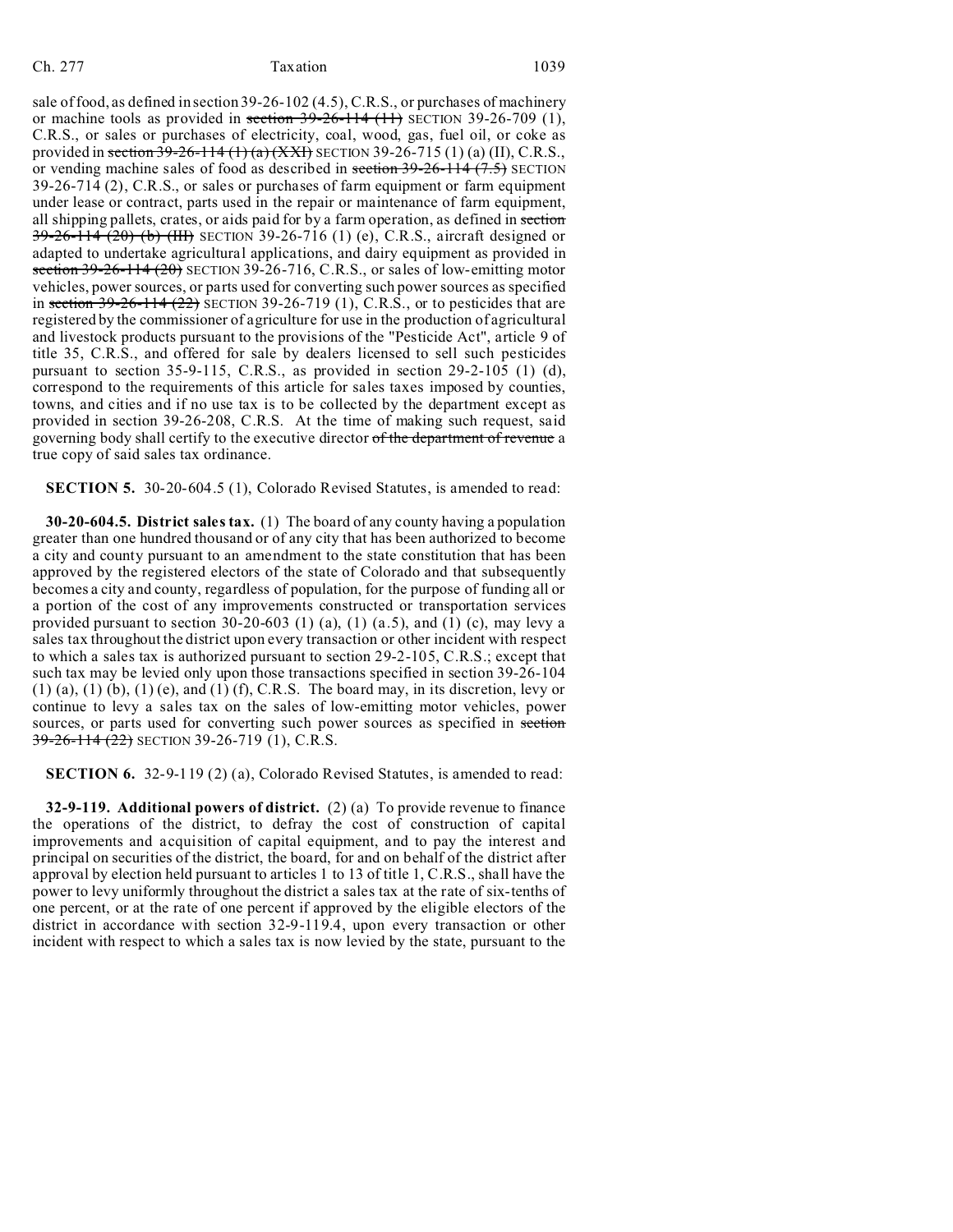provisions of article 26 of title 39, C.R.S.; except that:

(I) Such sales tax may be levied on vending machine sales of food that are otherwise exempt pursuant to section  $39-26-114$   $(7.5)$  SECTION 39-26-714 (2), C.R.S., and on purchases of machinery or machine tools that are otherwise exempt pursuant to section 39-26-114 (11) SECTION 39-26-709 (1), C.R.S.;

(II) The board shall continue to levy a sales tax on the sales of low-emitting motor vehicles, power sources, or parts used for converting such power sources as specified in section  $39-26-114(22)$  SECTION 39-26-719 (1), C.R.S.

**SECTION 7.** 32-13-105 (1) and (4) (a), Colorado Revised Statutes, are amended to read:

**32-13-105. Authorizing elections.** (1) The district created in section 32-13-104 may submit to the registered electors within the geographical boundaries of the district, at one or more general elections, the question of whether the district shall be authorized to levy and collect the following sales and use taxes:

(a) A uniform sales and use tax throughout said geographical area at a rate of sixty-five one-thousandths of one percent upon every transaction or other incident with respect to which a sales and use tax is levied by the state, pursuant to the provisions of article 26 of title 39, C.R.S., except such sales and use tax shall be levied on purchases of machinery or machine tools which are otherwise exempt pursuant to section  $39-26-114$  (11) SECTION 39-26-709 (1), C.R.S., to the extent such purchases are subject to a sales and use tax levied by the regional transportation district pursuant to section 29-2-105 (1) (d), C.R.S., to be distributed to the Denver museum of natural history, the Denver zoological gardens, the Denver art museum, and the Denver botanical gardens, pursuant to the provisions of section 32-13-107 (3) (a);

(b) A uniform sales and use tax throughout said geographical area at a rate of twenty-five one-thousandths of one percent upon every transaction or other incident with respect to which a sales and use tax is levied by the state, pursuant to the provisions of article 26 of title 39, C.R.S., except such sales and use tax shall be levied on purchases of machinery or machine tools which THAT are otherwise exempt pursuant to section  $39-26-114$  (11) SECTION 39-26-709 (1), C.R.S., to the extent such purchases are subject to a sales and use tax levied by the regional transportation district pursuant to section 29-2-105 (1) (d), C.R.S., to be distributed to scientific and cultural facilities pursuant to the provisions of section 32-13-107 (3) (b);

(c) A uniform sales and use tax throughout said geographical area at a rate of ten one-thousandths of one percent upon every transaction or other incident with respect to which a sales and use tax is levied by the state, pursuant to the provisions of article 26 of title 39, C.R.S., except such sales and use tax shall be levied on purchases of machinery or machine tools which THAT are otherwise exempt pursuant to section  $39-26-114$  (11) SECTION 39-26-709 (1), C.R.S., to the extent such purchases are subject to a sales and use tax levied by the regional transportation district pursuant to section 29-2-105 (1) (d), C.R.S., to be distributed to scientific and cultural facilities pursuant to the provisions of section 32-13-107 (3) (c).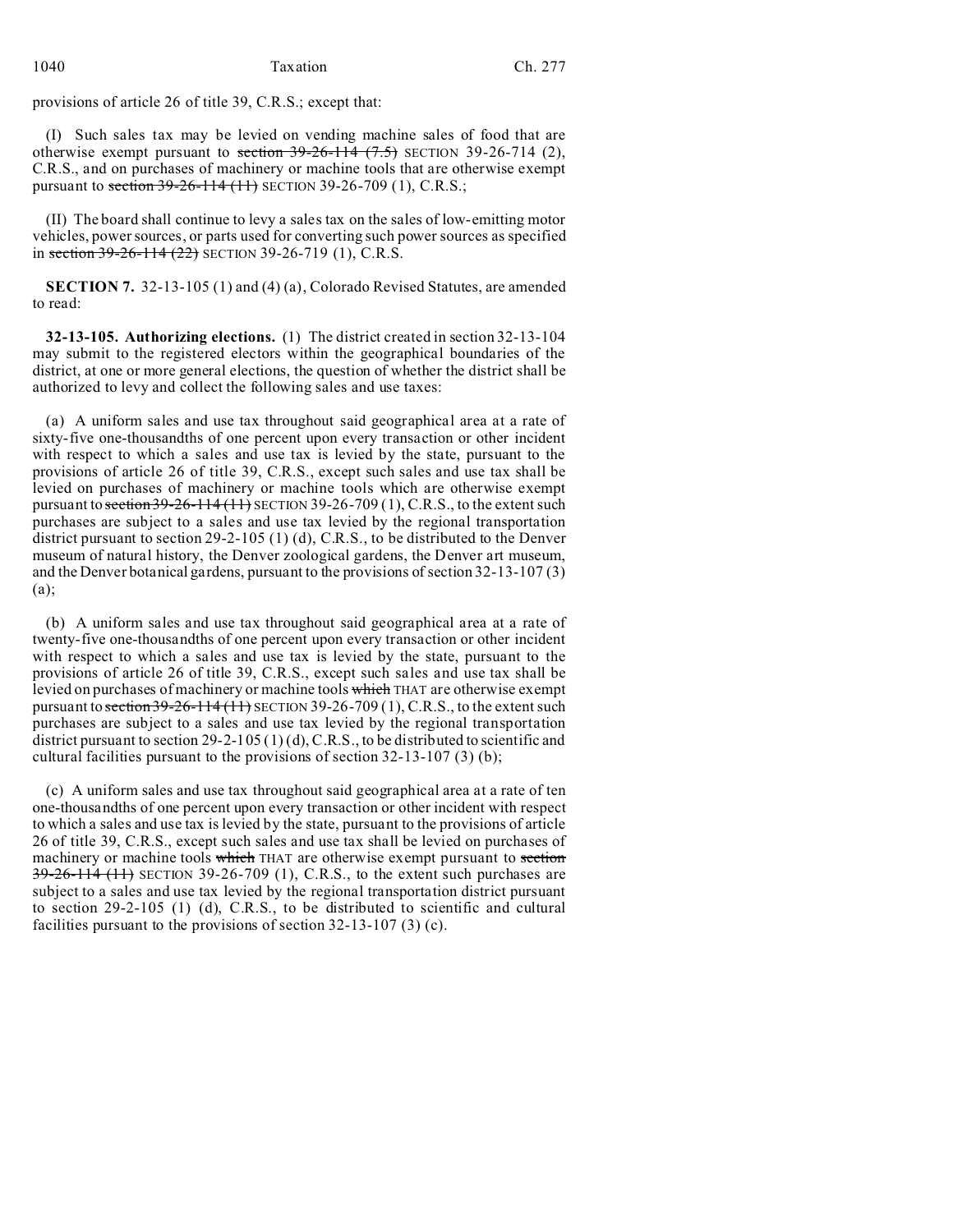(4) (a) For purposes of complying with the provisions of section 20 (4) of article X of the state constitution and upon proper submittal of a valid initiative petition to or upon the adoption of a resolution by the board of the district created in section 32-13-104, the district may submit to the registered electors within the geographical boundaries of the district, at a general election or an election held on the first Tuesday in November of an odd-numbered year, the question of whether the district shall be authorized to levy and collect the following sales and use taxes in lieu of the sales and use taxes specified in subsection (1) of this section for a period of time not to exceed ten years from the date upon which the authority of the district to levy and collect the sales and use taxes specified in subsection (1) of this section is scheduled to expire:

(I) A uniform sales and use tax throughout said geographical area at a rate of fifty-nine one-thousandths of one percent upon every transaction or other incident with respect to which a sales and use tax is levied by the state, pursuant to the provisions of article 26 of title 39, C.R.S., except such sales and use tax shall be levied on purchases of machinery or machine tools which THAT are otherwise exempt pursuant to section  $39-26-114$  (11) SECTION 39-26-709 (1), C.R.S., to the extent such purchases are subject to a sales and use tax levied by the regional transportation district pursuant to section 29-2-105 (1) (d), C.R.S., to be distributed to the Denver museum of natural history, the Denver zoological gardens, the Denver art museum, and the Denver botanical gardens pursuant to the provisions of section 32-13-107 (3) (a);

(II) A uniform sales and use tax throughout said geographical area at a rate of twenty-eight one-thousandths of one percent upon every transaction or other incident with respect to which a sales and use tax is levied by the state, pursuant to the provisions of article 26 of title 39, C.R.S., except such sales and use tax shall be levied on purchases of machinery or machine tools which THAT are otherwise exempt pursuant to section  $39-26-114(11)$  SECTION  $39-26-709(1)$ , C.R.S., to the extent such purchases are subject to a sales and use tax levied by the regional transportation district pursuant to section 29-2-105 (1) (d), C.R.S., to be distributed to scientific and cultural facilities pursuant to the provisions of section 32-13-107 (3) (b);

(III) A uniform sales and use tax throughout said geographical area at a rate of thirteen one-thousandths of one percent upon every transaction or other incident with respect to which a sales and use tax is levied by the state, pursuant to the provisions of article 26 of title 39, C.R.S., except such sales and use tax shall be levied on purchases of machinery or machine tools which THAT are otherwise exempt pursuant to section  $39-26-114$   $(11)$  SECTION 39-26-709 (1), C.R.S., to the extent such purchases are subject to a sales and use tax levied by the regional transportation district pursuant to section 29-2-105 (1) (d), C.R.S., to be distributed to scientific and cultural facilities pursuant to the provisions of section 32-13-107 (3) (c).

**SECTION 8.** 32-13-107 (1) (a), Colorado Revised Statutes, is amended to read:

**32-13-107. Sales and use tax imposed - collection - administration of tax use.** (1) (a) Except as otherwise provided in paragraph (b) of this subsection (1), upon the approval of the registered electors pursuant to the provisions of section 32-13-105, the board shall have the power to levy such uniform sales and use taxes throughout the district created in section 32-13-104 upon every transaction or other incident with respect to which a sales and use tax is levied by the state, pursuant to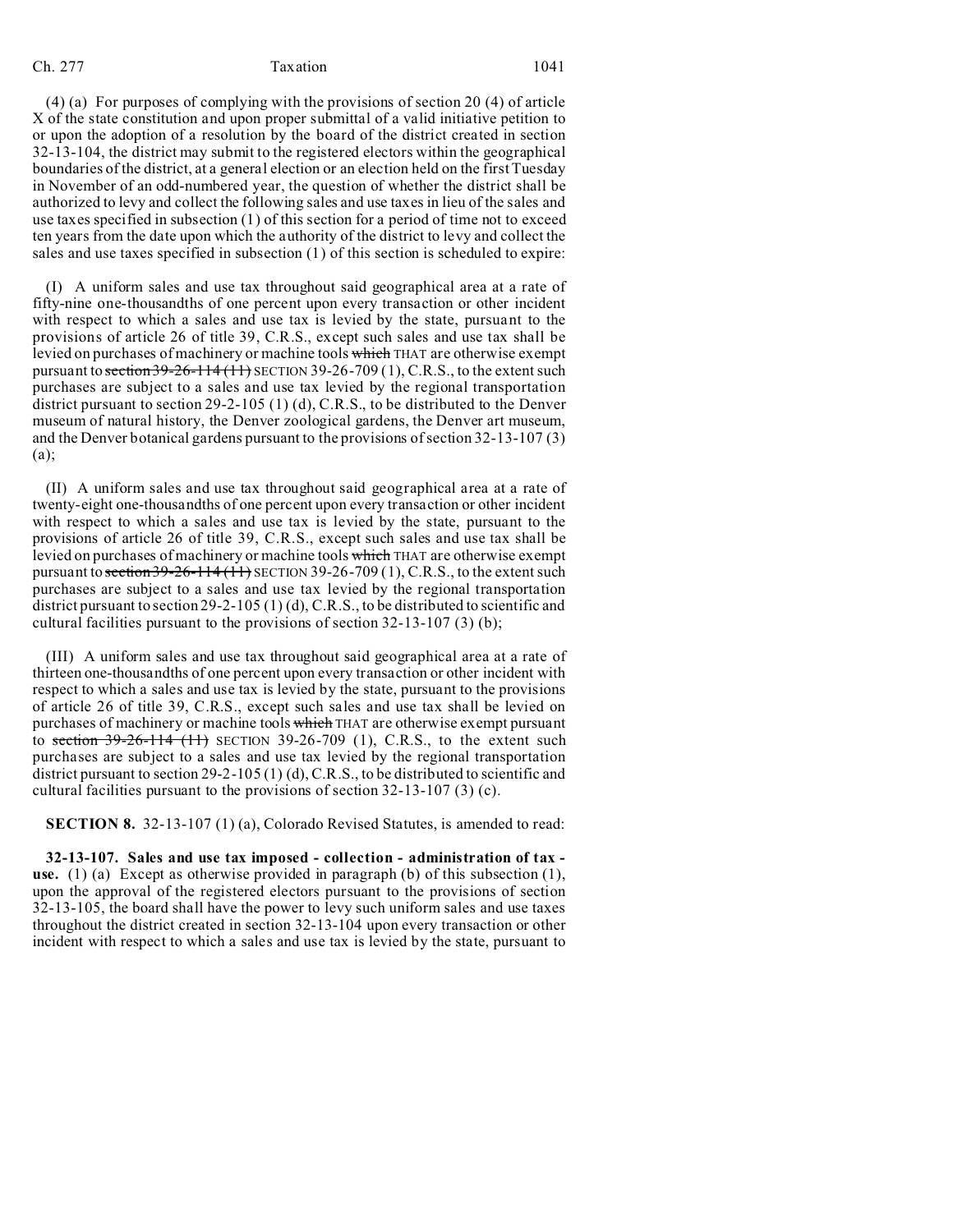1042 Taxation Ch. 277

the provisions of article 26 of title 39, C.R.S.; except that such sales and use tax shall be levied on:

(I) Purchases of machinery or machine tools that are otherwise exempt pursuant to section  $39-26-114$  (11) SECTION 39-26-709 (1), C.R.S., to the extent such sales and purchases are subject to a sales and use tax levied by the regional transportation district pursuant to section 29-2-105 (1) (d), C.R.S., on and after the January 1 following the election in which such sales and use taxes were approved;

(II) Sales of low-emitting motor vehicles, power sources, or parts used for converting such power sources as specified in section  $39-26-114$   $(22)$  SECTION 39-26-719 (1), C.R.S.; and

(III) Vending machine sales of food that are otherwise exempt pursuant to section 39-26-114 (7.5) SECTION 39-26-714 (2), C.R.S.

**SECTION 9.** 32-14-105 (1), Colorado Revised Statutes, is amended to read:

**32-14-105. Authorizing election.** (1) The board created in section 32-14-106 may submit to the registered electors within the geographical boundaries of the district, at a general election, at a special election not paid for with public funds, or at a primary election for which the additional cost of the ballot question is prepaid and is not paid with public funds, the question of whether, upon the granting of a major league baseball franchise by major league baseball to be located in the district, the district shall be authorized to levy and collect for a period not to exceed twenty years a uniform sales tax throughout the district at a rate not to exceed one-tenth of one percent upon every transaction or other incident with respect to which a sales tax is levied by the state, pursuant to the provisions of article 26 of title 39, C.R.S.; except that such sales tax shall be levied on purchases of machinery or machine tools which THAT are otherwise exempt pursuant to section  $39-26-114$  (11) SECTION 39-26-709 (1), C.R.S., to the extent that such purchases are subject to the sales tax levied by the regional transportation district pursuant to section 29-2-105 (1) (d), C.R.S., to be held and distributed pursuant to the provisions of section 32-14-115.

**SECTION 10.** 32-14-114 (1), Colorado Revised Statutes, is amended to read:

**32-14-114. Sales tax imposed - collection - administration of tax discontinuance.** (1) Upon the approval of the registered electors pursuant to the provisions of section 32-14-105 and upon the granting of a major league baseball franchise by major league baseball to be located in the district, the board shall have the power to levy such uniform sales tax for a period not to exceed twenty years throughout the district created in section 32-14-104 upon every transaction or other incident with respect to which a sales tax is levied by the state, pursuant to the provisions of article 26 of title 39, C.R.S.; except that such sales tax shall be levied on:

(a) Purchases of machinery or machine tools that are otherwise exempt pursuant to section  $39-26-114$  (11) SECTION 39-26-709 (1), C.R.S., to the extent that such sales and purchases are subject to the sales tax levied by the regional transportation district pursuant to section 29-2-105 (1) (d), C.R.S., on and after the January 1 following the adoption of a resolution by the board;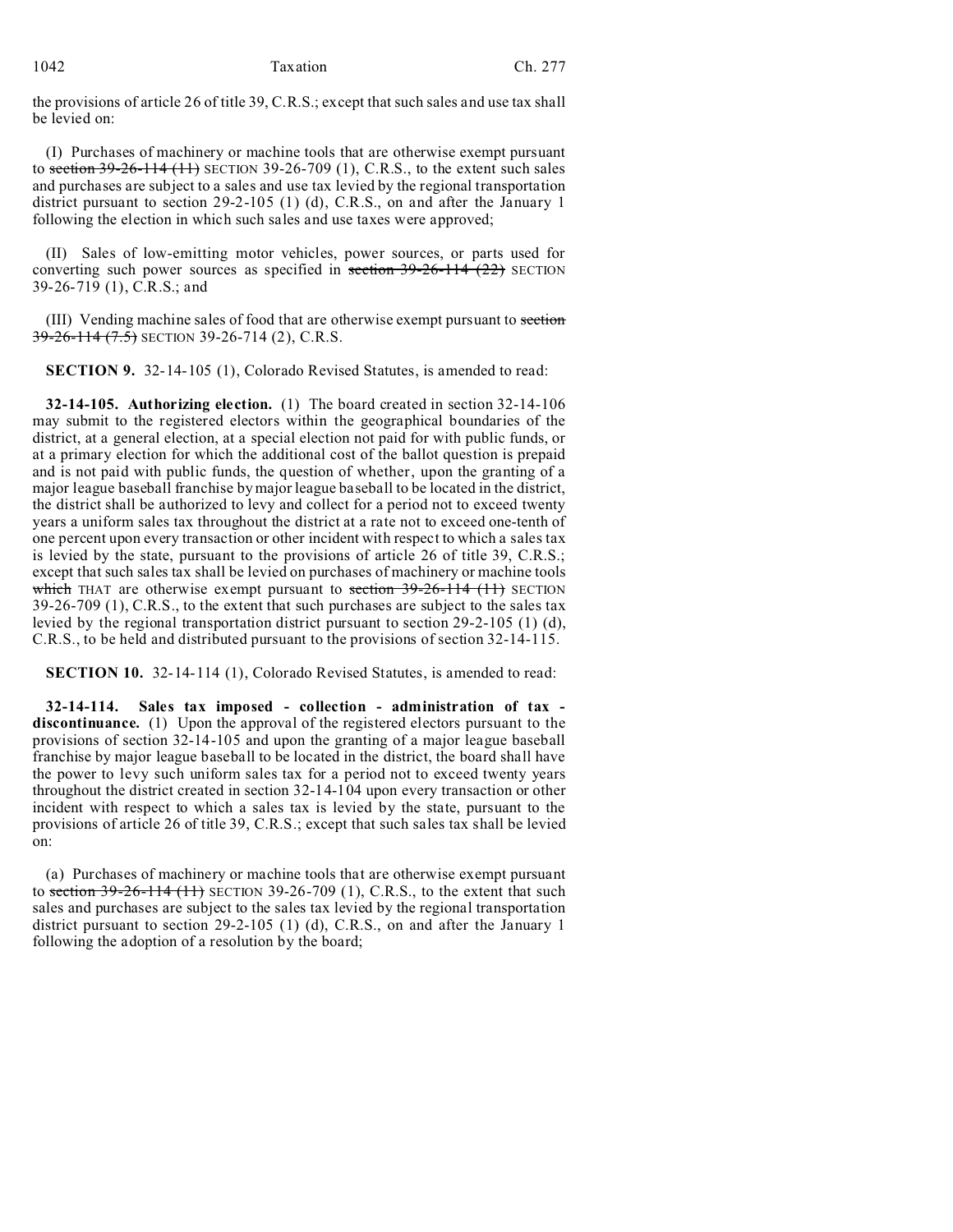(b) Sales of low-emitting motor vehicles, power sources, or parts used for converting such power sources as specified in section  $39-26-114$   $(22)$  SECTION 39-26-719 (1), C.R.S.; and

(c) Vending machine sales of food that are otherwise exempt pursuant to section 39-26-114 (7.5) SECTION 39-26-714 (2), C.R.S.

**SECTION 11.** 32-15-107 (1) (a) (I) (A), Colorado Revised Statutes, is amended to read:

**32-15-107. Authorizing election.** (1) (a) For purposes of complying with the provisions of section 20 (4) of article X of the state constitution and upon receipt of a notice from the secretary of state stating that a valid petition has been filed and verified and the adoption of a resolution by the board as set forth in section 32-15-106 (1) (f), the board may submit to the registered electors within the geographical boundaries of the district, at the 1998 general election, the question of whether the district shall be authorized:

(I) (A) To levy and collect, for a period commencing after the termination of the sales tax levied and collected by the Denver metropolitan major league baseball stadium district pursuant to section 32-14-105 and continuing for a period not to extend beyond January 1, 2012, a uniform sales tax throughout the district at a rate not to exceed one-tenth of one percent upon every transaction or other incident with respect to which a sales tax is levied by the state, pursuant to the provisions of article 26 of title 39, C.R.S.; except that such sales tax shall be levied on purchases of machinery or machine tools that are otherwise exempt pursuant to section 39-26-114  $(11)$  SECTION 39-26-709 (1), C.R.S., to the extent that such purchases are subject to the sales tax levied by the regional transportation district pursuant to section 29-2-105 (1) (d), C.R.S., to be held and distributed pursuant to the provisions of section 32-15-111; and

**SECTION 12.** 32-15-110 (1), Colorado Revised Statutes, is amended to read:

**32-15-110. Sales tax imposed - collection - administration of tax discontinuance.** (1) Upon the approval of the registered electors pursuant to the provisions of section 32-15-107, the board shall have the power to levy such uniform sales tax upon the adoption of a resolution for a period commencing after the termination of the sales tax levied and collected by the Denver metropolitan major league baseball stadium district pursuant to section 32-14-105 and continuing for a period not to extend beyond January 1, 2012, throughout the district created in section 32-15-104 upon every transaction or other incident with respect to which a sales tax is levied by the state, pursuant to the provisions of article 26 of title 39, C.R.S.; except that such sales tax shall be levied on:

(a) Purchases of machinery or machine tools that are otherwise exempt pursuant to section  $39-26-114$  (11) SECTION 39-26-709 (1), C.R.S., to the extent that such sales and purchases are subject to the sales tax levied by the regional transportation district pursuant to section 29-2-105 (1) (d), C.R.S.;

(b) Sales of low-emitting motor vehicles, power sources, or parts used for converting such power sources as specified in section  $39-26-114$   $(22)$  SECTION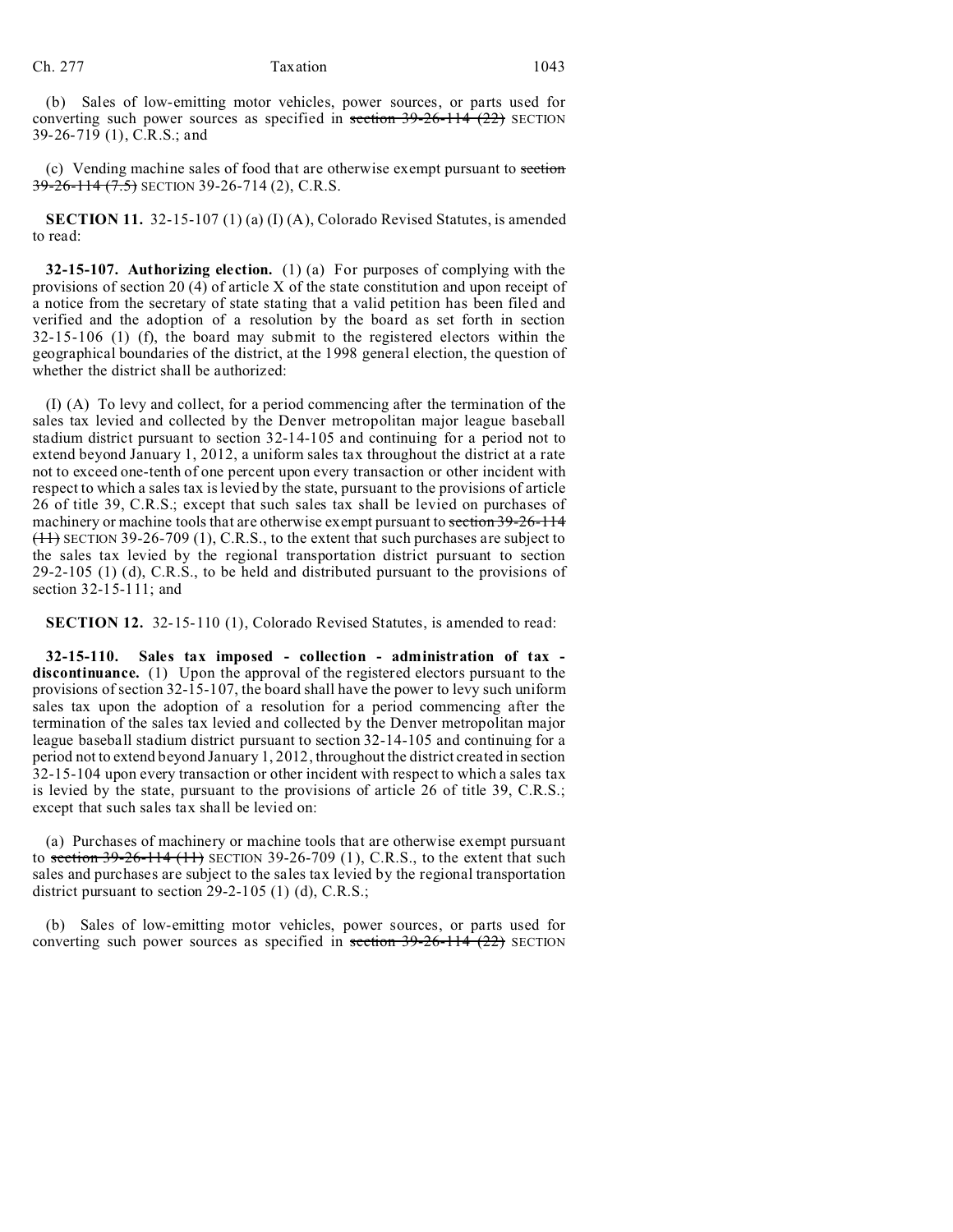# 39-26-719 (1), C.R.S.; and

(c) Vending machine sales of food that are otherwise exempt pursuant to section  $39-26-114(7.5)$  SECTION 39-26-714 (2), C.R.S.

**SECTION 13.** 35-9-118 (4.5), Colorado Revised Statutes, is amended to read:

**35-9-118. Powers and duties of the commissioner.** (4.5) No later than January 1, 2003, the commissioner shall advise the senate and house agriculture committees of the general assembly regarding the effectiveness of the exemption of certain pesticides from the state sales and use tax pursuant to sections 39-26-114 (23) and  $\overline{39-26-203}$  (1) (mm) SECTIONS 39-26-716 (2) (e) AND 39-26-716 (3) (e), C.R.S., in increasing sales of such pesticides by Colorado pesticide dealers and reducing purchases by Colorado purchasers of such pesticides from sources outside of Colorado. No later than January 1, 2000, the commissioner shall make recommendations to said committees regarding the elimination of the state sales and use tax on commercial fertilizers, soil conditioners, plant amendments, agricultural liming materials, and other compounds used in the production of agricultural and livestock products.

**SECTION 14.** 39-21-113 (13), Colorado Revised Statutes, is amended to read:

**39-21-113. Reports and returns.** (13) Notwithstanding the provisions of this section, the executive director shall provide the aeronautics division created in section 43-10-103, C.R.S., with information obtained from an audit of or disclosed in any document, report, or return filed in connection with any of the taxes collected pursuant to sections 39-26-104, 39-26-114 (1) (a) (VII), 39-26-202, 39-27-102, and  $\frac{39-27-112}{39-27-112}$  SECTIONS 39-26-104, 39-26-715 (1) (a) (I), 39-26-202, 39-27-102, AND 39-27-112 on gasoline or fuel used in aviation. The department shall only release information regarding the portion of said tax revenues that will be credited to the aviation fund created in section 43-10-109, C.R.S. Any information provided to the division pursuant to this subsection (13) shall remain confidential, and all employees of the division shall be subject to the limitations set forth in subsection (4) of this section and the penalties contained in subsection (6) of this section.

**SECTION 15.** 39-26-102 (1.3) and (23), Colorado Revised Statutes, are amended to read:

**39-26-102. Definitions.** As used in this article, unless the context otherwise requires:

(1.3) "Auction sale" means any sale conducted or transacted at a permanent place of business operated by an auctioneer or a sale conducted and transacted at any location where tangible personal property is sold by an auctioneer when such auctioneer is acting either as agent for the owner of such personal property or is in fact the owner thereof. The auctioneer at any sale defined in subsection (11) of this section, except when acting as an agent for a duly licensed retailer or vendor or when selling only tangible personal property which THAT is exempt under the provisions of section  $39-26-114(5)$  and  $(6)$  SECTION 39-26-716(4)(a) AND (4)(b), is a retailer or vendor as defined in subsection (8) of this section and the sale made by the auctioneer is a retail sale as defined in subsection (9) of this section, and the business conducted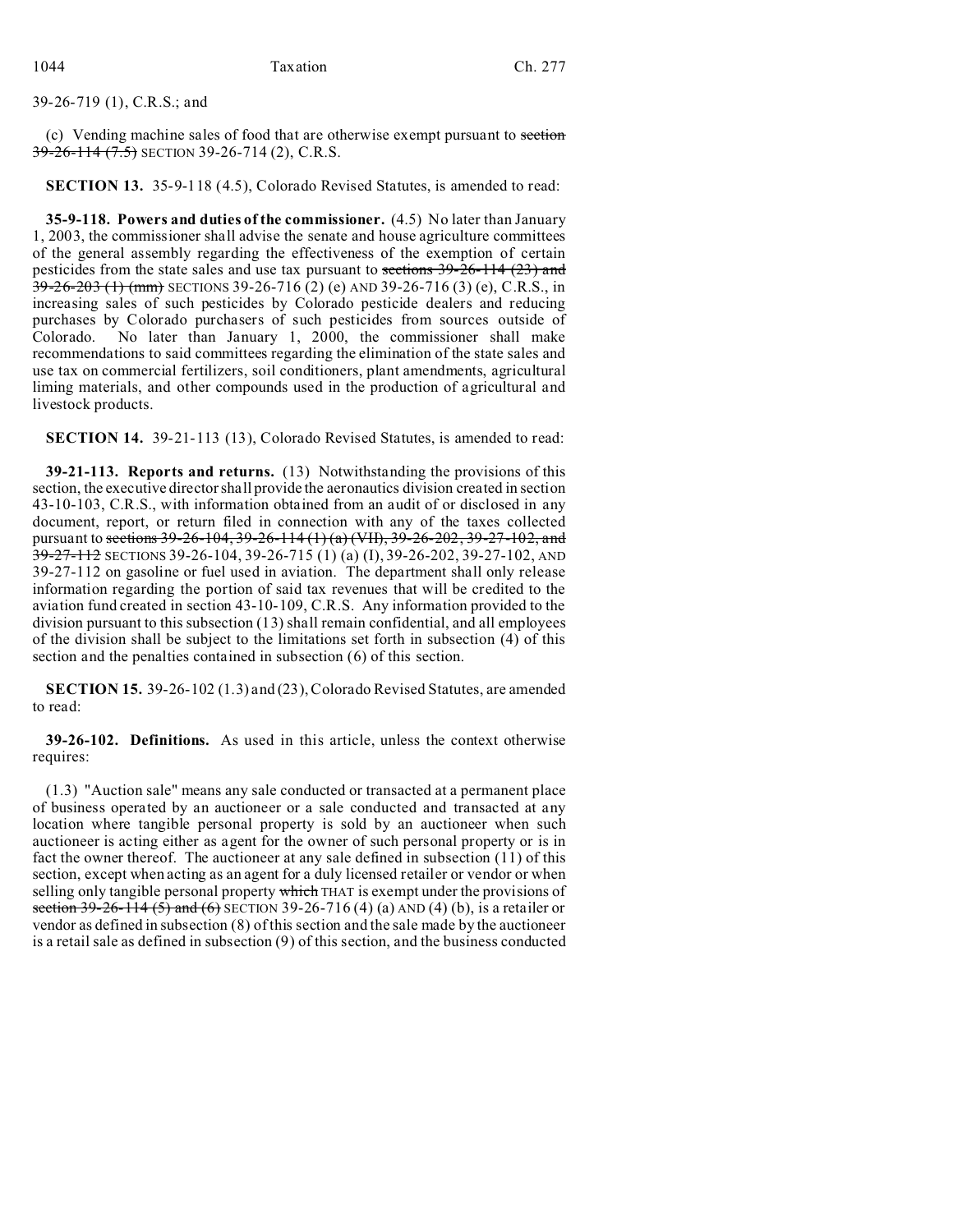by said auctioneer in accomplishing such sale is the transaction of a business as defined by subsection (2) of this section.

(23) Except as provided in section  $39-26-114(1)(a)$  (XII) SECTION 39-26-713(1) (a), when right to continuous possession or use for more than three years of any article of tangible personal property is granted under a lease or contract and such transfer of possession would be taxable if outright sale were made, such lease or contract shall be considered the sale of such article, and the tax shall be computed and paid by the vendor upon the rentals paid.

**SECTION 16.** 39-26-126, Colorado Revised Statutes, is amended to read:

**39-26-126. Legislative finding as to revenues for old age pension fund.** The general assembly finds that sections  $39-26-105$  (1),  $39-26-106$  (2) (a),  $39-26-109$ , 39-26-112, and 39-26-114 (1) (a) (V) and (7) SECTIONS 39-26-105 (1), 39-26-106 (2) (a), 39-26-109, 39-26-112, 39-26-717 (1), AND 39-26-714 (1) repeal no law that provides revenue for the old age pension fund and amend no law so as to reduce the revenue provided for the old age pension fund, except as is allowed by article XXIV of the state constitution.

**SECTION 17.** 39-26-204 (2), Colorado Revised Statutes, is amended to read:

**39-26-204. Periodic return - collection.** (2) Every retailer doing business in this state and making sales of tangible personal property for storage, use, or consumption in the state, and not exempted as provided in section 39-26-203 PART 7 OF THIS ARTICLE, at the time of making such sales or taking the orders therefor, or, if the storage, use, or consumption of such tangible personal property is not then taxable under this part 2, then at the time such storage, use, or consumption becomes taxable under this part 2, shall collect the tax imposed by section 39-26-202, from the purchaser and give to the purchaser a receipt therefor, which receipt shall identify the property, the date sold or the date ordered, and the tax collected and paid. The tax required to be collected by such retailer from such purchaser shall be displayed separately from the advertised price listed on the forms or advertising matter on all sales checks, orders, sales slips, or other proof of sales.

**SECTION 18.** 39-26-601 (1), Colorado Revised Statutes, is amended to read:

**39-26-601. Definitions.** As used in this part 6, unless the context otherwise requires:

(1) "Qualified taxpayer" means a natural person, a C corporation, as defined in section 39-22-103 (2.5), a partnership, as defined in section 39-22-103 (5.6), a limited liability company that is not a C corporation, an S corporation, as defined in section 39-22-103 (10.5), or a sole proprietorship that purchases, stores, uses, or consumes tangible personal property, including machinery, as defined in section  $39-26-114$  (11) (c) (f) SECTION 39-26-709 (1) (c) (I), that is or will be used in Colorado directly and predominantly for research and development or in a combined activity of research and development and manufacturing that is exempt pursuant to section  $39-26-114(11)$  SECTION 39-26-709 (1).

**SECTION 19.** 39-26-602 (1), (2), and (3), Colorado Revised Statutes, are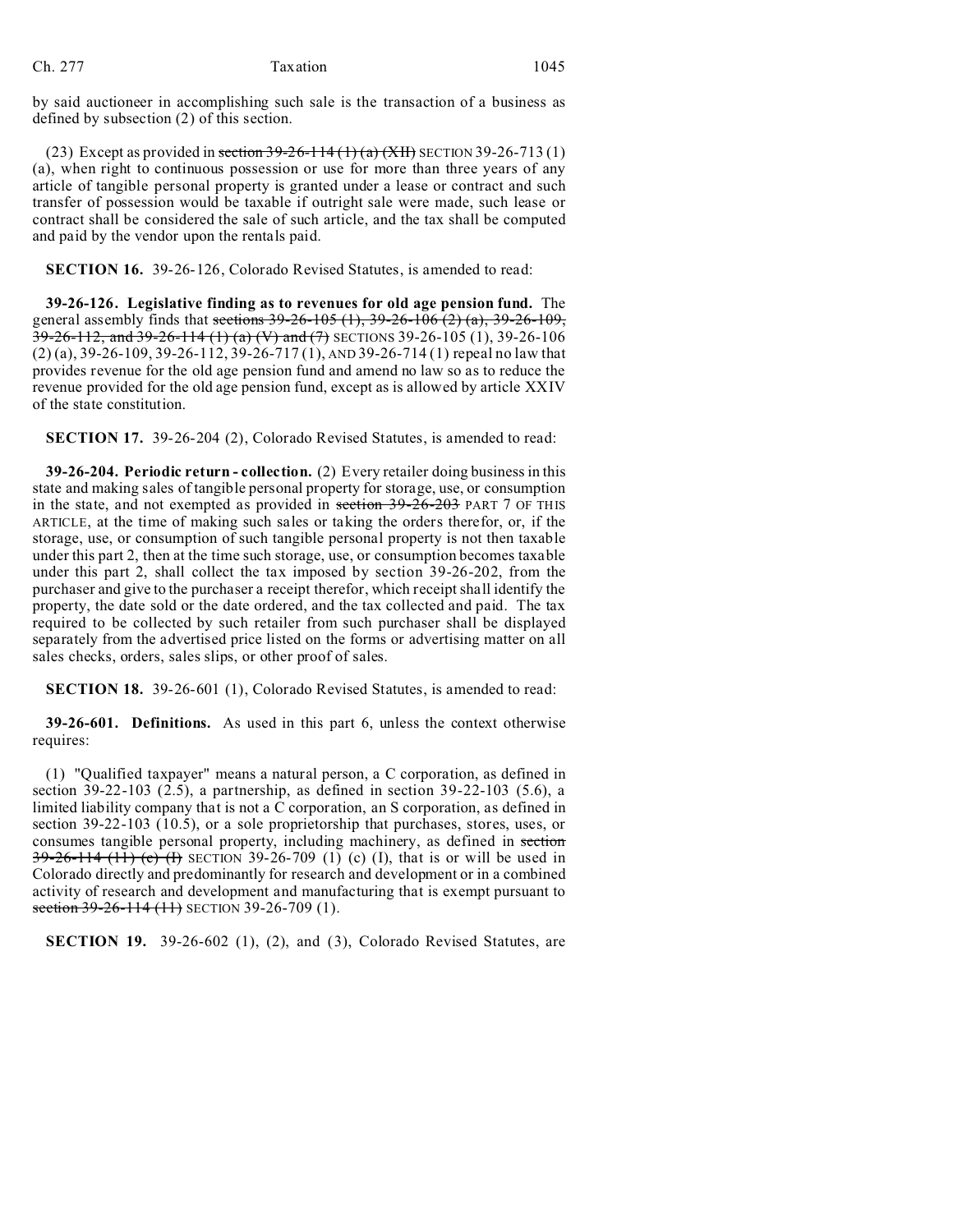#### amended to read:

**39-26-602. Fiscal years commencing on or after July 1, 2002 - temporary refund of state sales and use tax paid for tangible personal property used for research and development to refund state revenues exceeding TABOR limit application requirements and procedures - legislative declaration.** (1) The general assembly finds and declares that providing a refund of state sales and use tax paid in connection with the sale, purchase, storage, use, or consumption of tangible personal property, including machinery as defined in section  $39-26-114$  (11) (c) (I) SECTION 39-26-709 (1) (c) (I), used in Colorado directly and predominantly for research and development or in a combined activity of research and development and manufacturing that is exempt pursuant to section 39-26-114 (11) SECTION 39-26-709 (1) is a reasonable method of refunding a portion of the excess state revenues required to be refunded in accordance with section 20  $(7)$  (d) of article X of the state constitution.

(2) (a) Subject to the provisions of subsection (6) of this section, for the state fiscal year commencing on July 1, 2002, if, based on the financial report prepared by the controller in accordance with section 24-77-106.5, C.R.S., the controller certifies that the amount of state revenues for said state fiscal year exceeds the limitation on state fiscal year spending imposed by section 20 (7) (a) of article X of the state constitution for said state fiscal year and the voters statewide either have not authorized the state to retain and spend all of the excess state revenues for that state fiscal year or have authorized the state to retain and spend only a portion of the excess state revenues for that state fiscal year, each qualified taxpayer shall be allowed to claim a refund in an amount equal to fifty percent of all state sales and use tax paid by the qualified taxpayer pursuant to parts 1 and 2 of this article during that state fiscal year on the sale, purchase, storage, use, or consumption of tangible personal property, including machinery as defined in section  $39-26-114$  (11) (c) (I) SECTION 39-26-709 (1) (c) (I), that is or will be used in Colorado directly and predominantly for research and development or in a combined activity of research and development and manufacturing that is exempt pursuant to section 39-26-114 (11) SECTION 39-26-709 (1).

(b) Subject to the provisions of subsection (6) of this section, for state fiscal years commencing on or after July 1, 2003, if, based on the financial report prepared by the controller in accordance with section 24-77-106.5, C.R.S., the controller certifies that the amount of state revenues for said state fiscal year exceeds the limitation on state fiscal year spending imposed by section 20 (7) (a) of article X of the state constitution for said state fiscal year and the voters statewide either have not authorized the state to retain and spend all of the excess state revenues for that state fiscal year or have authorized the state to retain and spend only a portion of the excess state revenues for that state fiscal year, each qualified taxpayer shall be allowed to claim a refund in an amount equal to all state sales and use tax paid by the qualified taxpayer pursuant to parts 1 and 2 of this article during that state fiscal year on the sale, purchase, storage, use, or consumption of tangible personal property, including machinery as defined in section  $39-26-114(11)(c)$  (H) SECTION 39-26-709 (1) (c) (I), that is or will be used in Colorado directly and predominantly for research and development or in a combined activity of research and development and manufacturing that is exempt pursuant to section 39-26-114 (11) SECTION 39-26-709 (1).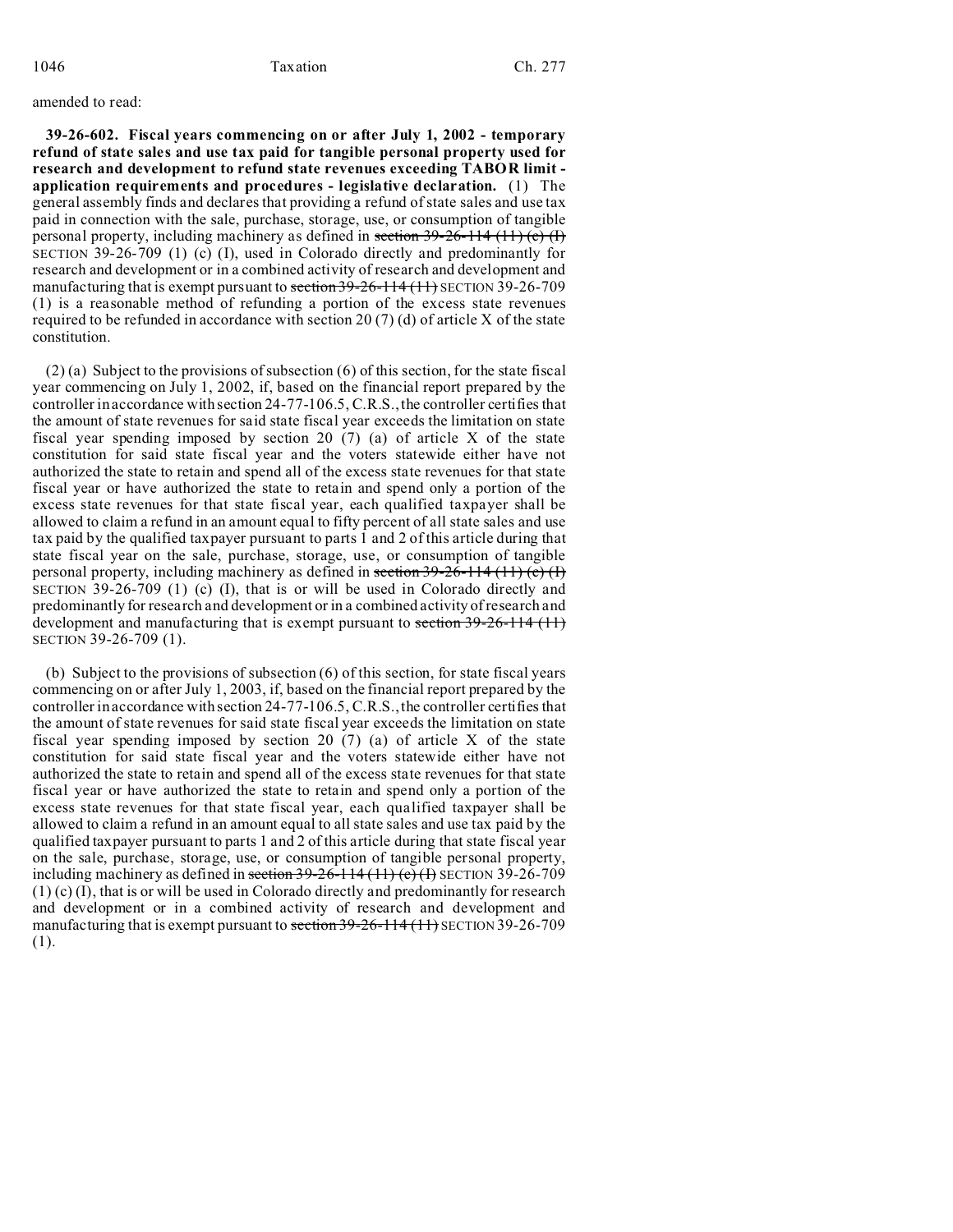(3) To claim the refund allowed by subsection (2) of this section, a qualified taxpayer shall submit a refund application to the department of revenue on a form provided by the department. Such application shall be submitted no earlier than January 1 and no later than April 1 of the state fiscal year immediately following the state fiscal year for which the refund is claimed. The application shall be accompanied by proof of payment of state sales and use taxes paid by the qualified taxpayer in the immediately preceding state fiscal year on the sale, purchase, storage, use, or consumption of tangible personal property, including machinery as defined in section 39-26-114 (11) (c) (f) SECTION 39-26-709 (1) (c) (I), that is or will be used in Colorado directly and predominantly for research and development or in a combined activity of research and development and manufacturing that is exempt pursuant to section  $39-26-114$  (11) SECTION 39-26-709 (1). The application shall also include any additional information that the department of revenue may require by rule, which may include, without limitation, a detailed list of all expenditures that support a claim for a refund, the name and addresses of an individual who maintains records of such expenditures, and a statement that the qualified taxpayer agrees to furnish records of all such expenditures to the department upon request. No refund shall be allowed if the qualified taxpayer has not complied with the provisions of this subsection (3).

**SECTION 20.** 39-28-113, Colorado Revised Statutes, is amended to read:

**39-28-113. Provisions not applicable.** The provisions of section 39-26-114 (1)  $(a)$  (IV) SECTION 39-26-706 (1) (a), relating to exemption from the "Emergency Sales Tax Act of 1935", and section  $39-26-203$  (1) (j) SECTION 39-26-706 (1) (b), relating to exemption from the use tax, shall not apply to or render inoperative the provisions of this article.

**SECTION 21.** 39-30-106 (1) (b), Colorado Revised Statutes, is amended to read:

**39-30-106. Sales and use tax - machinery and equipment exempted.** (1) (b) The provisions of section  $39-26-114$  (11) SECTION 39-26-709 (1) shall govern the administration of this subsection (1), except to the extent that such section and this subsection (1) are inconsistent. For purposes of this section, in addition to the definition of "manufacturing" found in section 39-26-114 (11) (c) SECTION 39-26-709 (1) (c) (II), "manufacturing" shall include refining, blasting, exploring, mining and mined land reclamation, quarrying for, processing and beneficiation, or otherwise extracting from the earth or from waste or stockpiles or from pits or banks any natural resource.

**SECTION 22.** 43-10-109 (3), Colorado Revised Statutes, is amended to read:

**43-10-109. Aviation fund created.** (3) On and after July 1, 2003, the moneys in the fund are hereby continuously appropriated to the division for the purposes authorized by law; except that, in each fiscal year, the general assembly shall appropriate an amount not to exceed five percent of the total amount of revenues credited to the fund pursuant to section  $39-27-112$  (2) (b), C.R.S., and subsection (2) of this section during the preceding fiscal year to be used to defray any administrative costs incurred by the division and the board in implementing and administering the provisions of this article. Any monetary penalties collected pursuant to section 24-46.6-103 (1) (b), C.R.S., are continuously appropriated to the division to defray